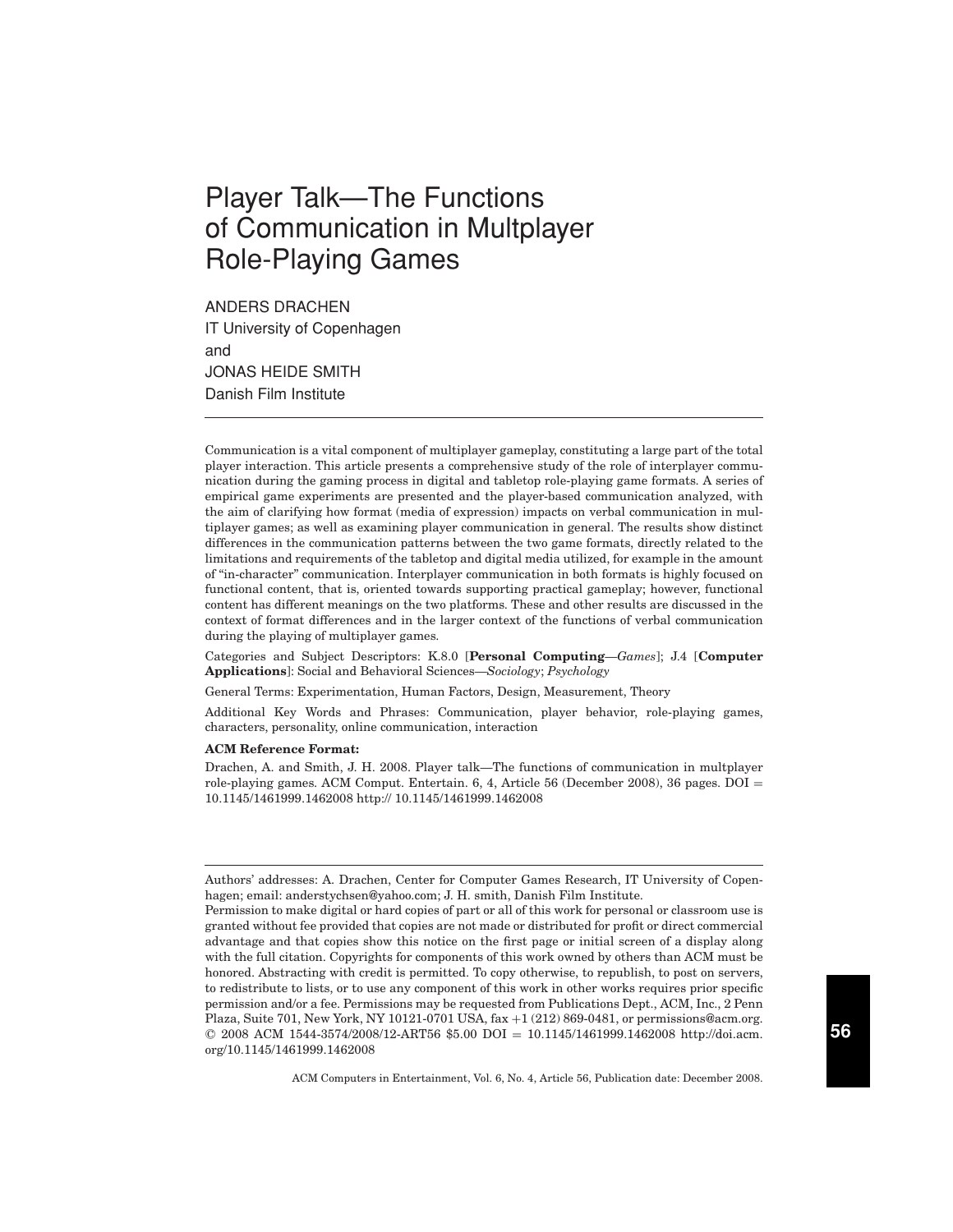#### 56:2 • A. Drachen and J. H. Smith

#### 1. INTRODUCTION

Players of multiplayer games communicate. For some game types, nothing could be less surprising; Pen-and-paper, or tabletop, role-playing games (PnPs), for instance, are mostly played through the medium of speech. Here the game state is processed in the minds of the players and the game master, and maintained, updated, and synchronized verbally. In comparison, in multiplayer digital games the game state is processed by the computer and the role played by verbal language in such game sessions is less obvious. Verbal communication in multiplayer contexts is a subject that has received limited empirical attention, and it is therefore not clear whether inter-player communication in such games is used mainly for *functional* purposes such as coordination, information sharing or negotiation of collective choices; or, alternatively, *strategic* purposes such as ensuring that the players' individual objective game goals are met [Smith 2006]. It could also be hypothesized that players talk about issues external to the game itself, supporting the notion that games serve as backdrops for social interaction. These subjects, and indeed the entire topic of inter-player communication during play, are underexplored, with studies limited to a handful, and typically focused on the more general functions of language in gaming [Wright et al. 2002; Lazzaro 2004; Manninen 2004; Holmes and Pellegrini 2005], rather than direct analysis of player communication content; but see Tychsen et al. [2006]. Group-based communication is however a topic explored in other contexts, for example, in collaborative design or in organisational or managerial contexts [Chen et al., 2006]), and in relation to virtual working environments within areas such as architecture, design, and software engineering [Gabriel and Maher 2002; Sudweeks and Simoff 2005].

Understanding player communication (and player interaction more generally) aids the understanding of the social function and social rules of gaming, that is, how people play games and how the game-playing activity relates to other social activities in terms of norms governing the social interaction.

In this study, a contribution is made to the larger study of player behavior by addressing the specific issue of how players of multiplayer role-playing games (RPGs) communicate. Results from two interconnected studies are presented: The first study examined the communication of PnP players, while the second focused on players of a computer RPG (CRPG) on the *PlayStation 2* console [Smith 2006].

The focus on different game formats permits the examination of the different roles that verbal language plays in the two game contexts. This provides an opportunity to study the effects on communication of transferring a game form between different media, both between the participants, and the participants and the fictional game world. It also assists in determining which functions of language are general across formats and those which are format-specific.

In summary, this study aims follow:

(1) To map and catalogue the communication that occurs in multiplayer RPGs, initially focusing on the effect of the media change from tabletop to virtual world.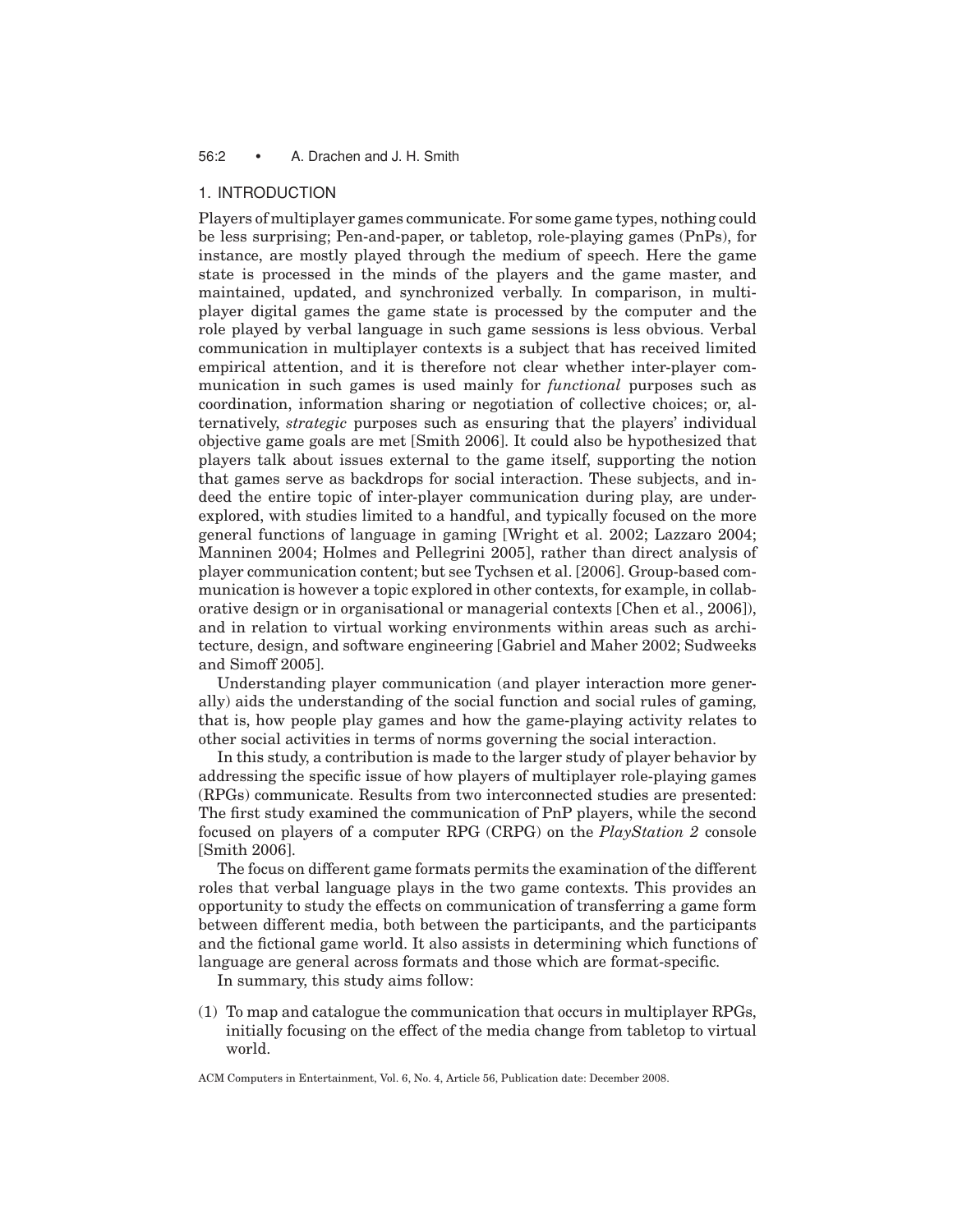- (2) To develop a cross-platform framework for analyzing the communication and storytelling that takes place in these games. This framework must be platform-agnostic at its core, but still capture relevant communicative aspects. The construction of such a framework is challenged by the differences in format and the relative diversity of RPGs in general.
- (3) To apply the framework to a series of empirical experiments, refining it through an iterative development process, and evaluate its merits for comparative game studies in general.
- (4) To utilize the framework to obtain data on the communication actions and statements utilized in PnPs and CRPGs in order to evaluate the effect of the different media through which the games are expressed and played.

This article begins by discussing perspectives on communication in video games and then examines the RPG genre to clarify its internal variations as well as its relationship to other game genres. Previous research and models of RPG communication are surveyed and discussed. The study methodology is presented, results outlined, and perspectives offered for how these results can serve as a basis for further research. In this article, emphasis is placed on multiplayer PnPs and CRPGs, and on how players of these games utilize verbal communication to interact and play these games. Future publications will broaden the study to include communication in massively multiplayer online role-playing games (MMORPGs).

# 2. GAMES AND COMMUNICATION

A game, in the careful definition of Katie Salen and Eric Zimmerman [Salen and Zimmerman 2004] is "a system in which players engage in an artificial conflict, defined by rules, that results in a quantifiable outcome". Other definitions have been proposed, but few address what to expect on the level of *player interaction* (except to say that players will compete).

Assuming that players are concerned with achieving the game goals, we would expect them to communicate to the extent that it helps them achieve these goals. Largely, this means that they should freely give advice in strictly cooperative games, that they should negotiate appropriate behavior in semicooperative games, and that they should remain mostly silent in strictly competitive games (for a discussion of these categories, see Smith [2006]). However, this simplified theory is clearly inadequate in itself, as it cannot explain why communication between players of competitive games is commonplace [Holmes and Pellegrini 2005; Smith 2006]. Because multiplayer games are potentially both games' frameworks as well as social situations, at least three general hypotheses can be formulated to explain the need for communication between the players:

(1) *The functionalist perspective*: Communication between players serves as a tool for coordination, information-sharing, and negotiation of appropriate behavior. For instance, players of *Counter-Strike* will often need to agree on where to make their stand, may share information on enemy sightings, and may discuss appropriate in-game behavior (with both allies and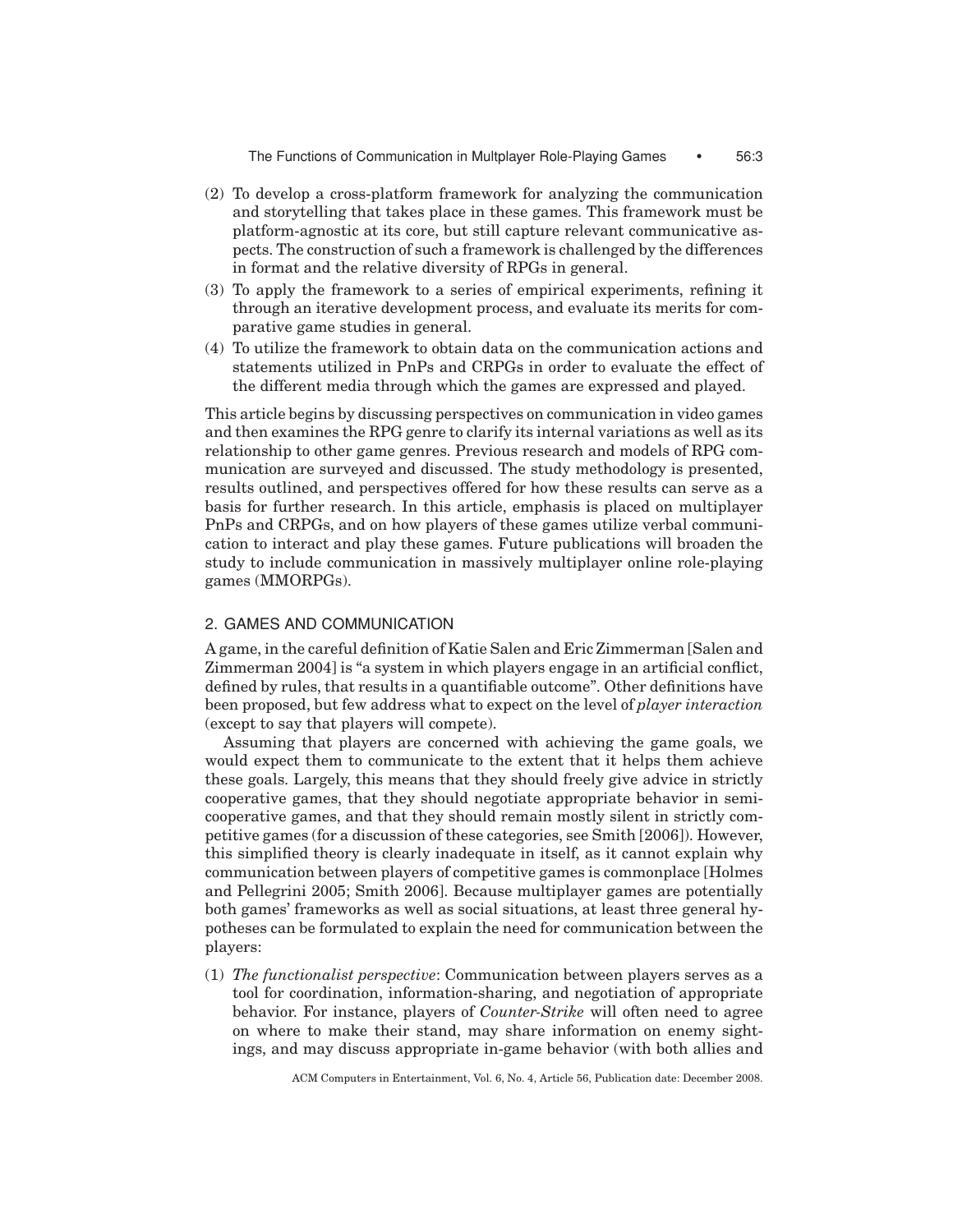#### 56:4 • A. Drachen and J. H. Smith

opponents). In this perspective, communication is thought to be relatively tightly focused on the game itself (as opposed to game-external topics).

- (2) *The strategic perspective*: Communication between players serves as a tool for furthering the narrow, goal-oriented interests of the specific player. From this perspective it would be expected that players not share information, without getting something in return. In competitive games, players would not be expected to communicate beyond taunts and possible short-term alliances. As with the above perspective, communication would presumably be relatively tightly focused on the game itself.
- (3) *The socializing perspective*: Communication between players is only indirectly related to the game. From this perspective, the game itself may be seen as an activity around which players are social. In this context, it would be expected that player communication be unfocused and resemble conversation in nongaming contexts.

These overall perspectives need not be mutually exclusive. They could be used to understand variation between statements in one and the same game session; that is, one statement may be categorized as mainly functional while the next may be strategic, and so on.

## 2.1 Related Work

Empirical data on the communicative activity of players interacting via multiplayer games in any medium is, with a few exceptions [Trappl 1997; Hutchison 2003; Mateas 2003; Eladhari and Eindley 2004; Castronova 2005; Aylett et al. 2006], mostly absent in the academic literature, although massively multiplayer games have been the subject of considerable academic analysis and development writing [Bartle 2003; Taylor 2006]. From a theoretical perspective, some basic descriptions of the communication structure in PnPs is presented in many works [Henry 2003; Kim 2003; Mäkelä et al. 2005; Young 2005a; Young 2005b; Tychsen 2006]. Empirically-based games studies are rare; however, Smith [2006] adapted communication coding schemes to the study of multiplayer gaming, studying collaboration and conflict patterns between players of different types of multiplayer games, including CRPGs. Furthermore, Tychsen [2006] presented initial models for the structuring of information and communications flow in PnPs and CRPGs.

Within architecture and design and software engineering, communication in virtual online environments has been studied for quite some time [Maher and Simoff 2000; Gabriel and Maher 2002; Sudweeks and Simoff 2005]. Architecture, in particular, has taken good advantage of virtual reality in creating online, collaborative virtual design environments; the communication between groups in these environments is a well-examined subject when compared to communication in RPGs. This is also the case for collaborative software engineering and other activities where communications technologies and virtual environments can be put to use to overcome the barriers of geographical distance.

In order to study communication in RPGs, a certain level of insight into the underlying structure of these games is desirable. For the digital variants, there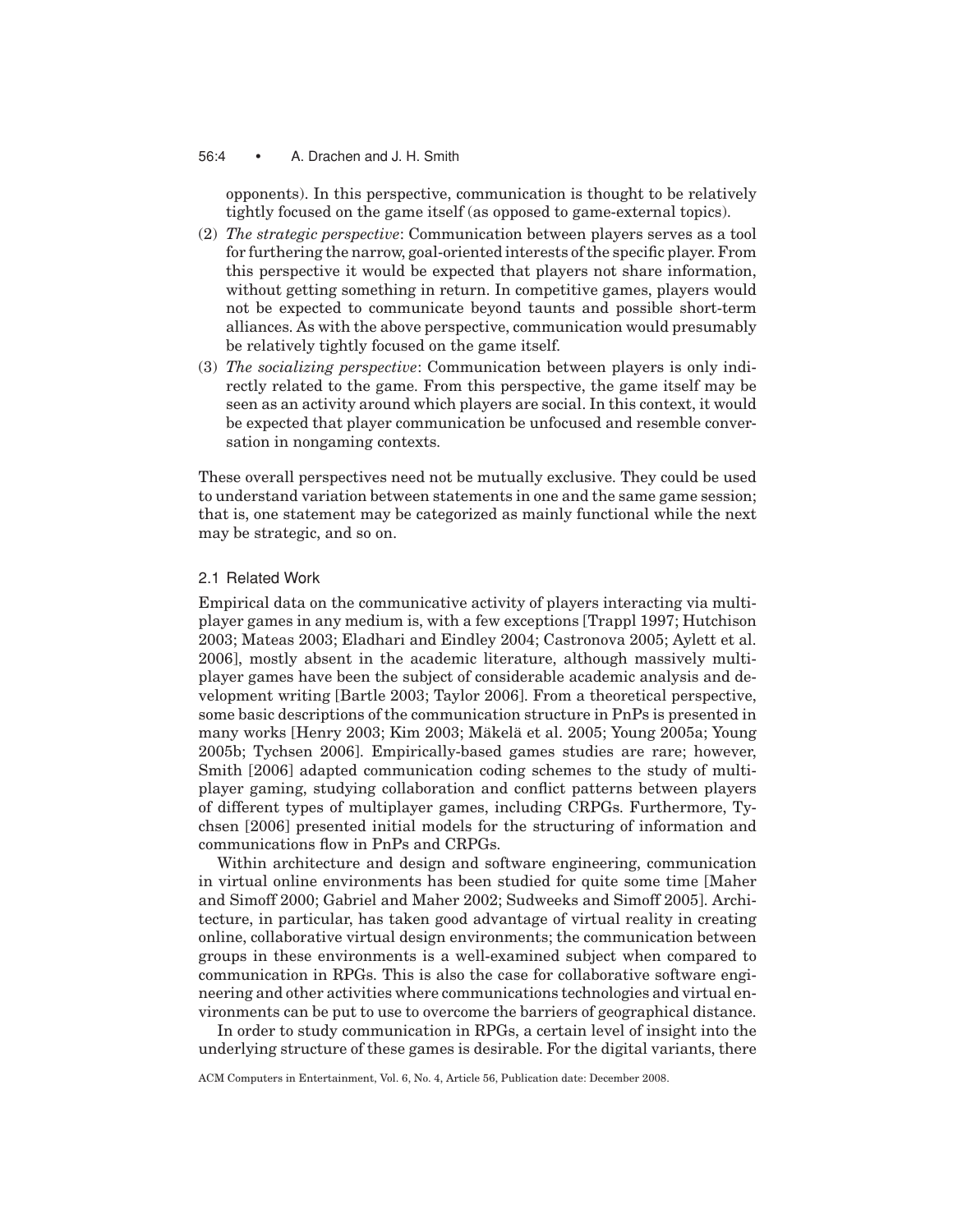are numerous useful sources [Hallford and Hallford 2001; Bartle 2003], as well as a steadily increasing number of scholarly publications [Murray 1997; 2001; Fine 2002; Tosca 2003; Lindley 2004; Peinado and Gervás 2004]. For live action role-playing games (LARPs)—RPGs played using physical embodiment of the game characters—and PnPs, the amount of material is substantially smaller. However, outside of academia and industry spheres, the player community has a long tradition for creating theoretical models of LARPs and PnPs, as well as sharing design and practical knowledge of how these games operate. Internetbased forums such as *The Forge, Skotos*, and *RPG.net* [Padol 1996; Edwards 2001; Henry 2003; Kim 2003] combined with the Scandinavian Knutepunkt conferences [Bøckman and Hutchison 2005] have in the past decade managed to produce and collect a variety of useful material. Today, the publications of the player communities form the bulk of the material available for the study of LARPs and PnPs. Recently, academia has also begun studying LARPs and PnPs in more detail, not only for the reasons outlined above but also for the purpose of developing innovative hybrid game forms such as physical presence games, mobile games, and so on [Björk et al. 2001].

# 3. RPGS ACROSS MEDIA

Role-playing games (RPGs) form one of the currently most popular game genres, and a rare example of a game genre that has spread across a variety of formats and media of expression [Lindley and Eladhari 2005; Tychsen et al. 2007]. This provides an opportunity to directly study what happens with a game as it is modified to suit different media forms.

RPGs originated as group-based, collaborative storytelling games operating under a framework of rules, and featuring the use of player-controlled fictional characters interacting in a shared, imagined game world (PnPs). The game form was almost immediately adopted by historic recreation societies as a platform for live action RPGs (LARPs) [Bøckman and Hutchison 2005; Tychsen et al. 2006]. Additionally, in the very early years of computer game development, the PnP format was transported into the digital environment, first in single-player form (*Akalabeth, Ultima*), and later as a multi-player game type (*Neverwinter Nights, DungeonSiege*). Throughout the development of computer games, PnPs have exerted a significant influence, and today CRPGs featuring expansive 3D environments are commonplace [King and Borland 2003]. With the arrival of *Meridian 59, Ultima Online, World of Warcraf*t, and other massively multiplayer online RPGs (MMORPGs), which parallels the physically-embodied LARPs, RPGs have taken on a new aspect: that of living, virtual worlds [Bartle 2003].

The various forms of RPGs share a number of key features (e.g., rules systems, themes), and are pairwise structurally quite similar (PnP-CRPG, LARP-MMORPG). However, the different incarnations of RPGs provide very different gaming experiences [Salen and Zimmerman 2004; Tychsen et al. 2006; Tychsen and Tosca 2006]. This difference is linked to the variations in the number of players involved, and more importantly the use of virtual worlds in digital RPGs to represent the fictional game world these games take place in, rather

ACM Computers in Entertainment, Vol. 6, No. 4, Article 56, Publication date: December 2008.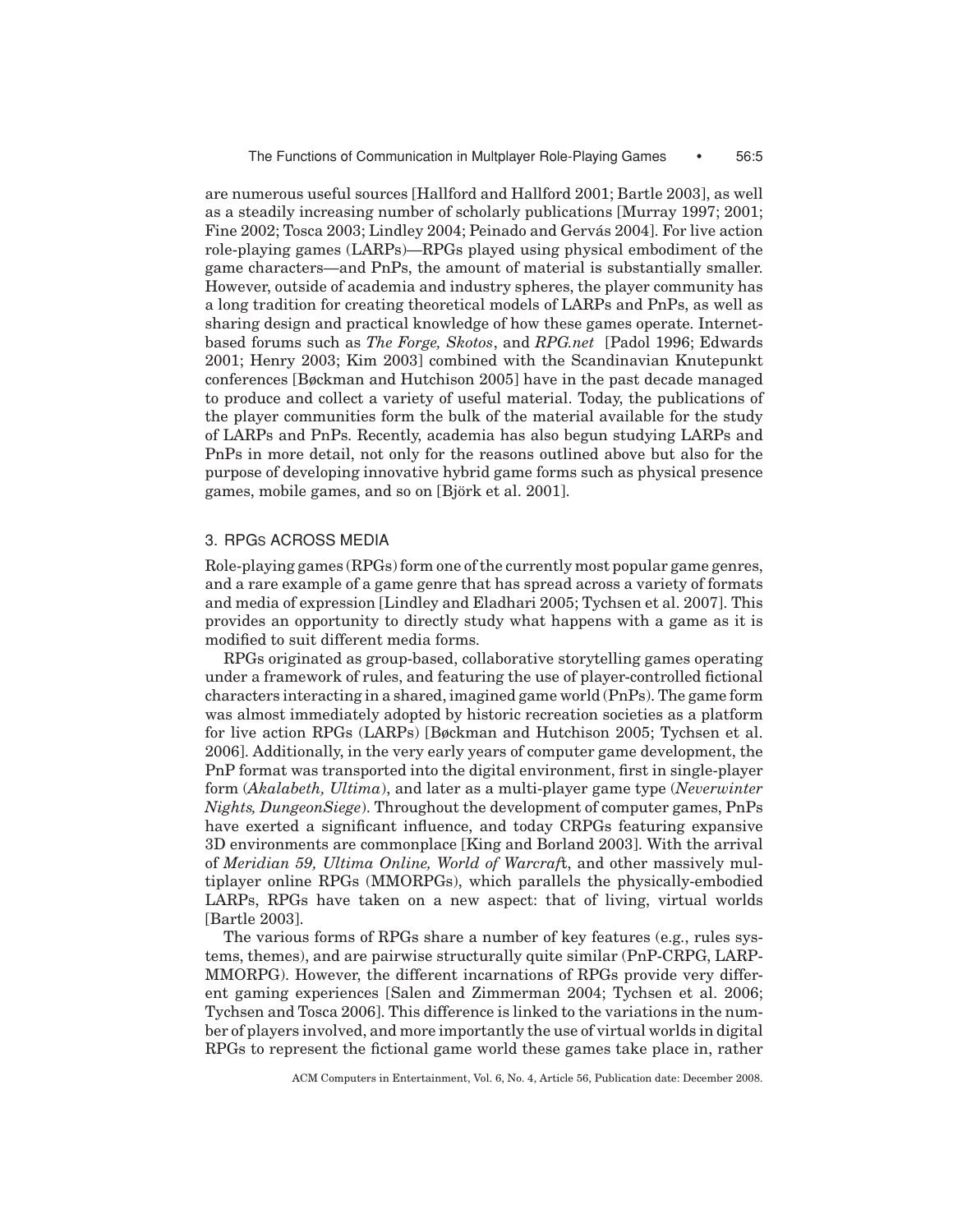#### 56:6 • A. Drachen and J. H. Smith

|                            | PnP      | <b>CRPG</b>        | LARP            | <b>MMORPG</b>     |  |
|----------------------------|----------|--------------------|-----------------|-------------------|--|
| Platform                   | Imagined | Virtual            | Physical        | Virtual           |  |
| GM/player ratio            | High     | High               | High-Low        | Low               |  |
| Communication              | All      | Texted chat, live  | All, limited by | Texted chat, live |  |
| lines open                 |          | limited<br>speech, | sight range or  | speak, limited    |  |
|                            |          | emotions/body      | communications  | emotions/body     |  |
|                            |          | language           | equipment       | language          |  |
| Character                  | Verbal   | Verbal and/or      | Visual          | Verbal and/or     |  |
| <b>Action Descriptions</b> |          | visual             |                 | visual            |  |
| (CAD)                      |          |                    |                 |                   |  |

Table I. Key Differences of RPG Forms that Impact on Player Communication

*Note*: multiplayer CRPGs can either be played with the participants geographically separated or positioned in the same space, using separate monitors or sharing one. The GM/player ratio is a measure for the proportion of players per game master or game manager, which is an important driver in RPG design [Tychsen 2006].

than the imagined or physical world of PnPs and LARPs. MMORPGs feature visually represented virtual worlds, but differ from PnPs and CRPGs by allowing thousands of players to interact in real-time instead of one or more groups of participants. In this respect, MMORPGs bear comparison with LARPs, and certain enhanced reality games, which in some cases feature as many participants as MMORPG servers (that is, several thousand) [Tychsen et al. 2006].

Disregarding single-player CRPGs, role-playing games are (to various extents) based on collaborative storytelling; that is, they are *communicationbased games*: The players communicate the actions of their characters within the fictional game world, but the way this communication takes place varies and various media impose various limits on the collaborative storytelling. This presumably impacts on the inter-player communication patterns as well.

In this study, a systematic approach was chosen that is based on initial models of multi-player games communication from previous studies and published literature, notably the information systems approach of Tychsen [2006] and the communications analysis of Smith [2006]. These were iteratively tested and a communications framework developed based on methods utilized within communications studies and collaborative design [Maher and Simoff 2000] based on coding and categorization of communication.

Understanding how these games operate as communications frameworks is, however, necessary when studying communication in these games. For example, PnPs show markedly higher amounts of in-character communication than CRPGs (see below). Without some knowledge of the communication structures of the two game forms, such a result becomes difficult to explain.

#### 3.1 RPGs: Structure, Process, and Communication

One of the most important differences between RPG forms is the way in which the fictional game world is represented. PnPs rely on an imagined world, CRPGs and MMORPGs on a virtual world, and LARPs on utilizing the physical, real world as a backdrop to the game activity. These medial differences affect the lines of communication open to the players, and therefore the communication structure.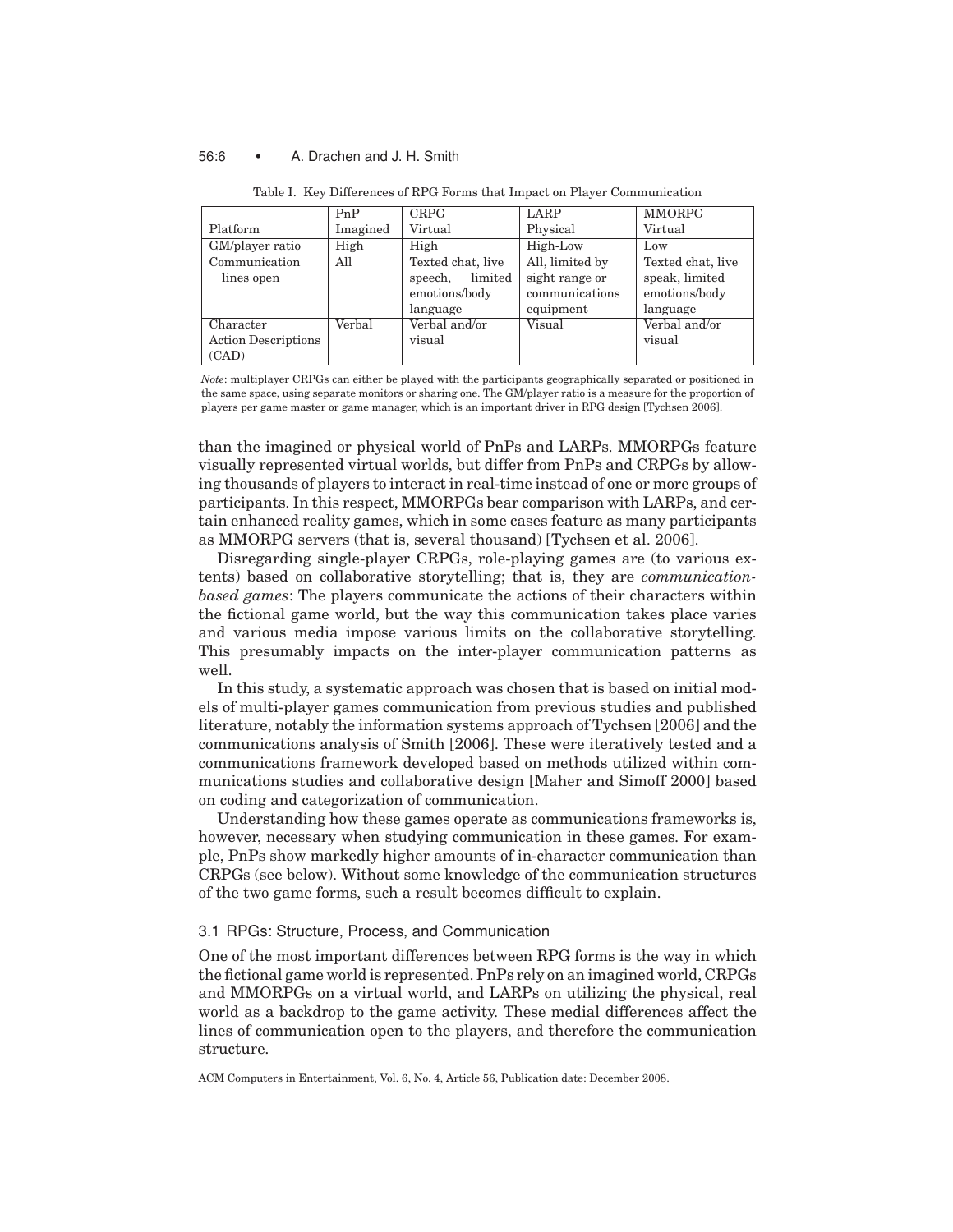PnPs constitute a highly particular communicative phenomenon. Here, speech is used to make the player-controlled character perform actions within a shared, imagined game world [Edwards 2001; Kim 2003; Young 2005a; Young 2005b], as compared to a shared, virtual world in a CRPG context. Consider for instance the statement: "I open the door and peek inside". Technically, the player hereby expresses the desire to have the game character open the door and look inside. Only *"the desire",* since the game master (GM)—a specific form of game participant, who generally, but not always, has the in-game power to provide feedback on the reaction of the game world to the actions of the player characters [Tychsen et al. 2005; Young 2005a, 2005b]—might nullify the action (perhaps the door is locked, the character is shot dead before reaching the door handle, or the player has failed to realize that another player has already opened the door). In this case the resulting verbal exchange could take place:

**Player***: "I open the door and peek inside"* **GM***: "You reach towards the door handle, but before you touch it, you feel a sharp pain to your neck and everything becomes black".*

In terms of speech act theory [Searle 1969; Austin 1975], PnP players are performing a series of illocutionary acts (acts performed through speech) subject to the approval of the GM. Technically speaking, they are illocutionary acts by proxy, since the player *character* performs them, but this distinction is irrelevant in this context. It is more important to note that language (at least on the face of things) must serve different functions in PnPs and CRPGs: In a CRPG, the game engine provides a visual representation of the game world and provides feedback on the actions of the player. To understand the implications of this difference, we will now examine the RPG genre more generally.

Because PnPs rely on a shared understanding of an imagined reality, the games have the potential to produce experiences that are customized to the individual player and/or group, forming a deeply personal and immersive form of interactive entertainment. This feature of PnPs may be one of the major reasons for the popularity of the game form, but maintaining a shared understanding of a purely imagined fictional world can be somewhat challenging, and involves the risk of communication problems. If the joint understanding of the imagined reality is not aligned closely enough to allow the players to interact in and with it, conflicts of understanding can arise. For example, two players may have understood the action of a third player's character differently, based on the verbal character action description (CAD) of the third player.

In theory, these issues should lead to a substantial part of the communication between the game participants being related to maintaining the shared understanding of the imagined fictional reality. For example, players constantly inform each other of the actions of their characters, and the GM updates the state of the game world based on these actions and the unfolding storyline of the game scenario in question. This part of the communication in PnPs contains a large element of information requests and exchange, for example, asking about the positioning of characters and structures or opponents in the fictional world, which, because it is imagined and by necessity has to be shared between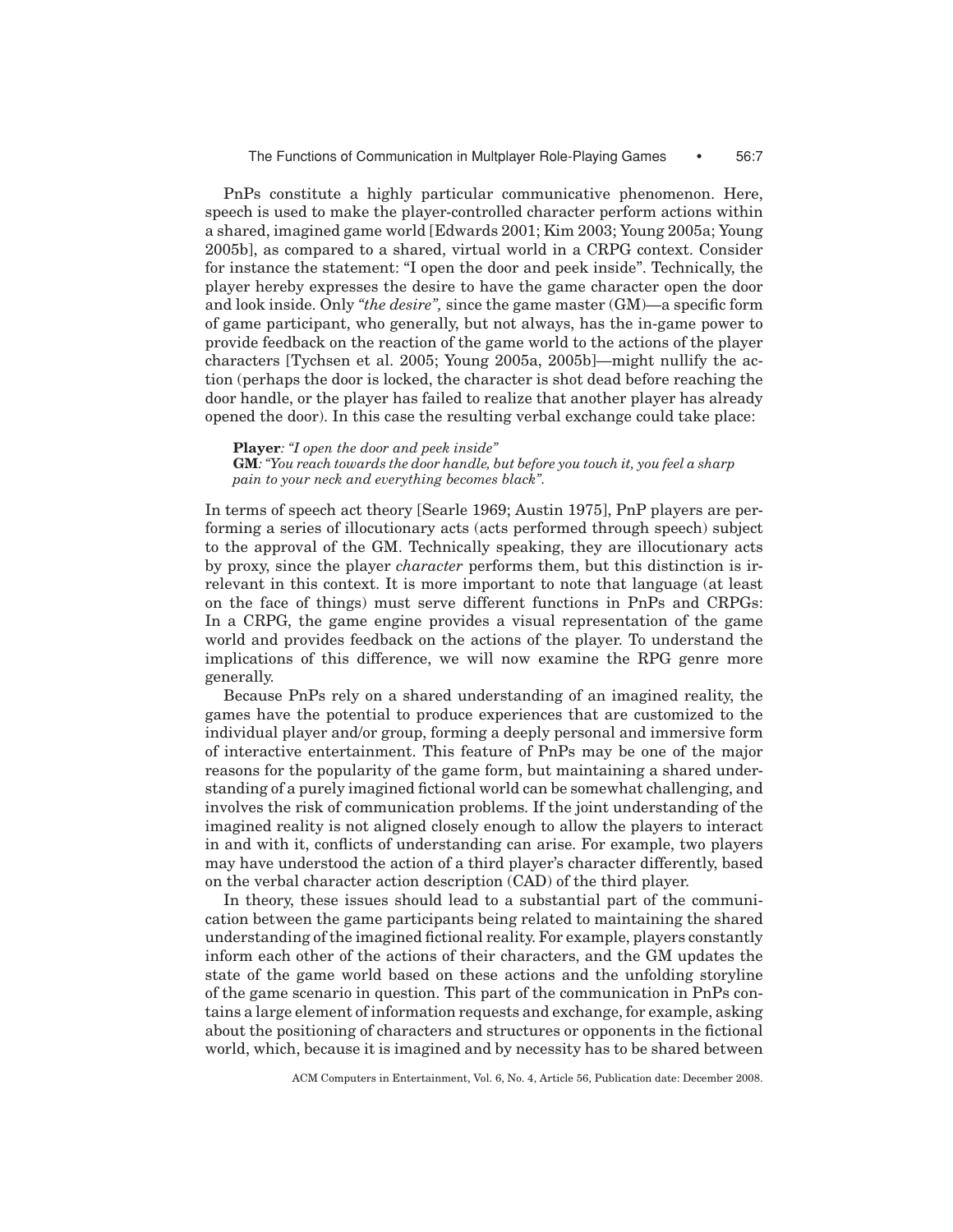#### 56:8 • A. Drachen and J. H. Smith

multiple players, has to be kept constantly updated. The time spent reaffirming the shared understanding through verbal and somatic communication in theory imposes a limit on the time that is available to progress the game story; for example, in situations that require a high density of CADs, such as combat encounters, which can take hours to resolve in PnPs.

The use of a virtual, computer-driven fictional world in CRPGs and MMORPGs means that the computer has taken over a substantial part of the communicative tasks of the PnPs related to maintaining and updating a shared understanding of the fictional reality. Again in theory, this should at least partially free players to focus on the storytelling and role-playing aspects of RPGs. However, technical limitations have meant that CRPGs while able to provide stunning 3D visualizations also impose strict limits on communication channels and the freedom to improvise and adapt the gameplay and game narrative to the player(s). Even with the more flexible multiplayer-capable CRPG scenario-building toolsets, such as the AURORA toolset from the game *Neverwinter Nights*, or the toolset from the game *Oblivion* (which allows players to build game scenarios in advance, and even in the case of the *AURORA* toolset, partially control them in real-time via a GM application), these games remain less flexible and user-adaptable than PnPs. MMORPGs, while allowing even greater numbers of players to interact, do not usually allow players to modify story or quest lines, nor add a permanent change to the game world, as in, for example, *World of Warcraft* and *Dark Age of Camelot*; although MMOGs such as *A Tale in the Desert* allow players to build structures and impose laws with a lasting effect in the fictional game world. However, even *A Tale in the Desert* imposed limitations on player adaptability and creativity, especially when compared to the complete freedom to adapt and modify the fictional game world possible in PnPs.

With the introduction of a virtual world, a substantial amount of game control is surrendered, as large parts of the game rules are being handled by the game engine. This basically means that the there will never be doubt about the validity of a given rules-based action. Furthermore, players need not be aware of the rules to the same extent as with PnPs. Due to their inflexibility, the game rules cannot be modified to accommodate the story. This does not affect the ability of the participants to communicate about the rules nor the format the rules are communicated in; however, it will presumably limit the communication necessary to handle rule issues.

LARPs form a hybrid between PnPs and MMORPGs. While players enjoy the character-based freedom of PnPs, the use of the real world as a backdrop and the potentially high number of players (numbering in the thousands) imposes limitations on the effect that individual characters can have on the overall game world and storyline.

## 3.2 Character Actions and Communication

In RPGs, the players change the game state by making their characters perform actions (e.g., attacking an opponent, moving across the floor of a house, engaging an NPC in conversation, etc.). These actions are directly related to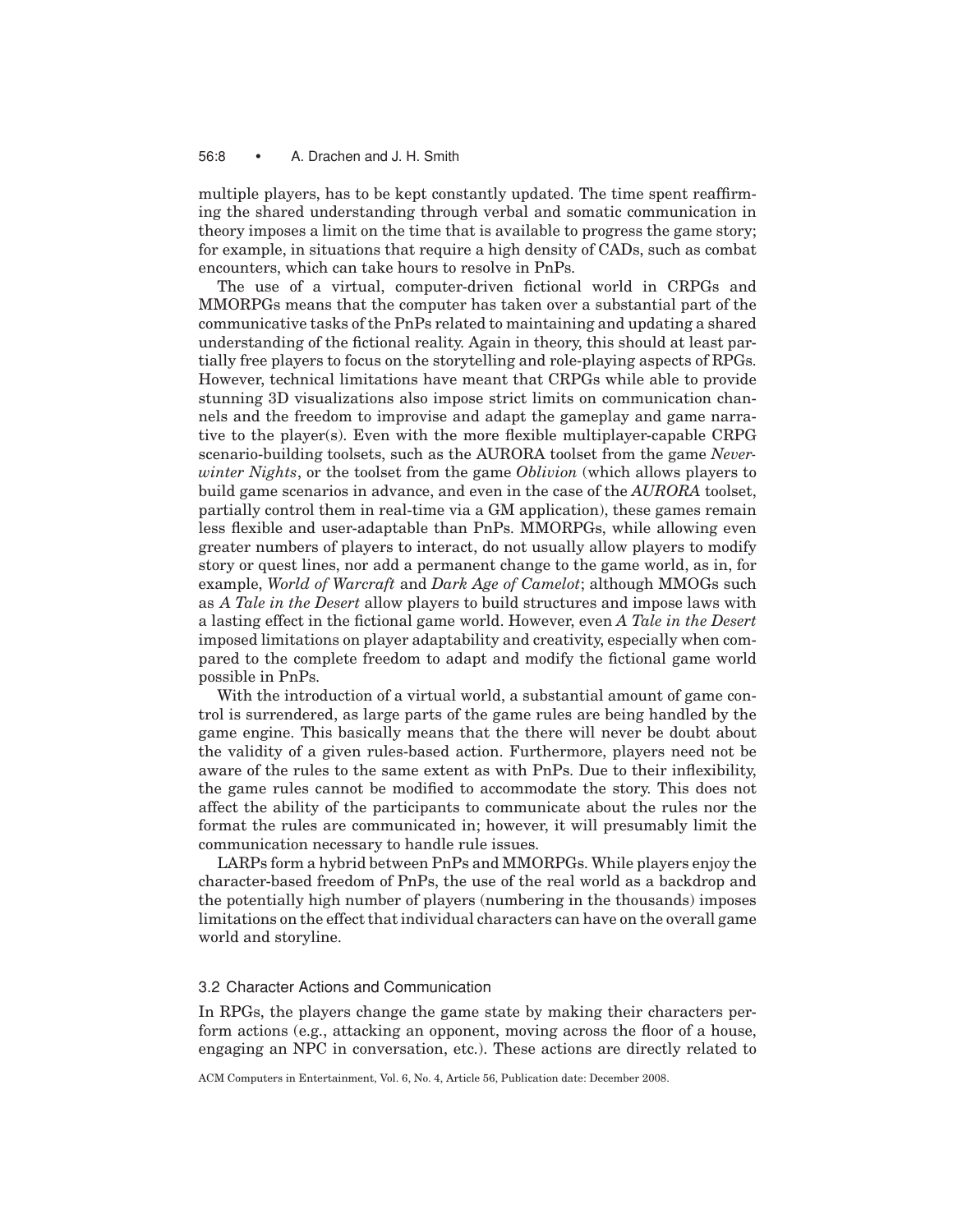communication, although the way the players communicate the actions of their characters to other players is different in the RPG formats.

In CRPGs, the player character is represented physically in the virtual world by an avatar. The avatar is controlled by the player, and usually the avatar and its equipment are the only in-game objects controlled by the player. The avatar forms the visual representation of the character and is the link between the player and virtual reality. Players can move their avatars, attack opponents or interact with NPCs without needing the level of directorial approval generally necessary in a PnP [Young 2005a, 2005b]. The presence of the virtual world—in theory—alleviates the need for communicating basic avatar behavior such as walking between points A and B in the virtual game world. However, note that in CRPGs, MMORPGs, and LARPs, groups of players still retain the need to communicate their intentions, character status, and in many cases basic spatial behavior, and to describe the actions of their characters. For example, in many CRPGs and MMORPGs, players can move outside each other's visible range, necessitating a degree of geographic orientation and communication.

In some CRPGs (e.g., *Neverwinter Nights*), the players can move their avatar outside the visual area of the other player's computer monitors. This is not possible when multiple players are interacting via the same monitor, as is the case with console games, such as *Champions of Norrath* for example. In the first situation, the players remain in contact, either directly or, for example, via texting; but they may loose visual sight of each other's avatars, possibly necessitating communication about avatar actions. This is different from the PnP situation, where the players are aware of the actions of the other players, unless the other players specifically don't want them to be (e.g., by communicating with the GM directly about character action).

In order to be valid in the shared, imagined game world of a PnP, all character actions have to be described verbally (called character action descriptions (CADs) here) and accepted or approved by the other game participants (except those imagined by an individual player and not shared with the rest of the group of players or the GM). Character actions that are relatively unimportant to the game narrative and the shared understanding of the state of the imagined fictional world are not normally communicated in a PnP. Players need not specify the exact location of their characters at all points in time, a certain fluidity is necessary—for example, if the characters are talking in a room, they are assumed to be within a distance of each other that allows doing so. That being said, specific character action description statements require verbal communication. This does not need to be the case in a CRPG—the player can simply make the avatar perform the chosen action and the game engine and inbuilt rules governing the virtual world and objects/agents in it will handle the rest.

In a digital game, however, some actions can be taken without the need for verbal or textual communication. For example, the process of moving around the game environment is controlled directly, and the other players can, directly, see the effect. This means that there will commonly be no need to communicate these actions, unless, for example, the players walk the characters outside the shared visible space. Because many character activations can be handled

ACM Computers in Entertainment, Vol. 6, No. 4, Article 56, Publication date: December 2008.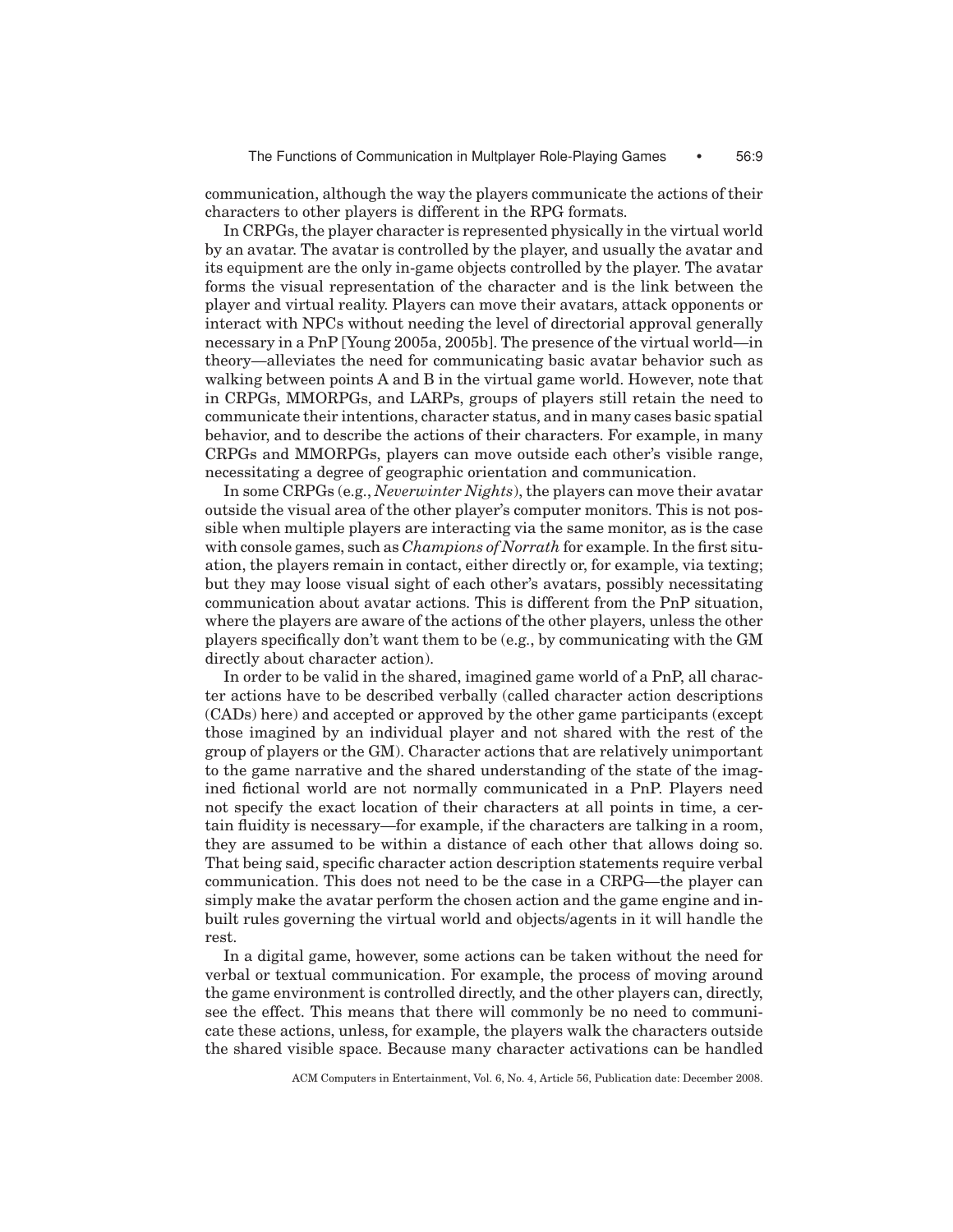#### 56:10 • A. Drachen and J. H. Smith

without verbal communication, the pattern of communication in CRPGs as compared to PnPs would be expected to be different.

In LARPs, communication range is determined by sight range, possibly expanded by communications technology [Söderberg et al. 2004]. The direct, physical interaction space of LARPs usually eliminates the need for basic character action descriptions. Finally, in digital RPGs and LARPs, while the movement of an avatar from point A to point B need not be communicated verbally, it is still communicated visually by the avatar or player (in a LARP), by being seen to move.

In summary, in a virtual environment, the game and the participants are bound in the physical frame of the pre-planned virtual world. Time is a constant unless the scenario is planned to include time-jumps or similar narrative effects [Tychsen and Hitchens 2006].

# 3.3 Other Differences Between Digital and Nondigital RPGs

*Shared, personal and visual play spaces*: When people play RPGs, they form their own perceived stories of the events taking place in the game; they have their own personal play space. What players perceive in the events of the game and how they perceive them will affect their communication, the sum of which in turn forms the shared play space, which is equal to the parts of an RPG that can be recorded (e.g., screen capture, audio, video recordings, etc.). The visual play space, the section of the game world visible to each player on his or her monitor, and any additional information displayed, forms part of the shared play space.

The contributions of one set of players to the shared play space will affect the way that the other players perceive the unfolding game narrative. In a PnP, the GM is typically the participant who directs the story, and relates the actions of the players to them. The GM, or in the case of digital RPGs, the game and its storyline components, can be viewed as the source for the story. The GM/game engine continually update the state of the fictional world and the game narrative according to player actions (and to a pre-defined storyline), to a greater or lesser degree. In PnP and LARP, the preconceived story may be planned in part by the GM(s) (many LARPs use multiple GMs) at the game start, but the level of planning detail can vary [Aylett et al. 2008; Tychsen 2008].

*Storytelling in RPGs*: RPGs are (usually) games where the players take on the roles of the protagonists of a specific story, and the rules of the games are designed to support the formation of the stories. It might be argued that (some) digital RPGs are games first and interactive storytelling second (if at all); but this depends on the definitions of story and game. This is however a debate that is out of scope of the current study. Here, it will be sufficient to say that in RPGs the players take control of fictional characters that are protagonists in a fictional storyline set in a likewise fictional game world.

As noted above, interactive storytelling is a subject outside the scope of this study. The design of RPGs, notably in various kinds of interactive storytelling systems, is formed around AI-based believable/intelligent systems and on agent-based or directorial systems [Trappl 1997; Mateas 2003; Combs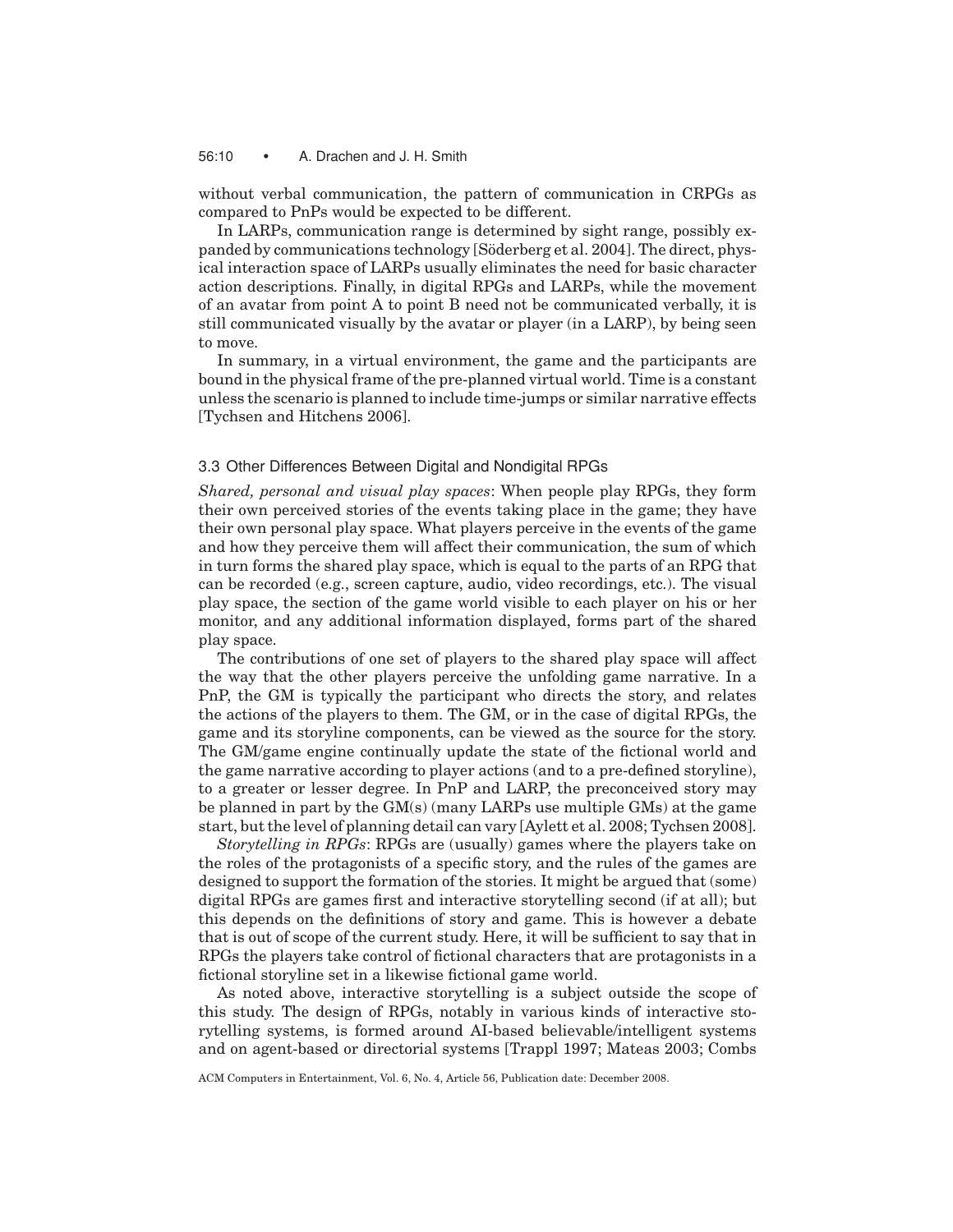2004; Aylett et al. 2006]; they make up one of the main thrusts in the development of next-generation interactive entertainment, training, and education applications.

*Role-Playing*: Role-playing is a concept of general importance to RPGs. There is currently no consensus as to a definition of what constitutes actual roleplaying in RPGs. The issue is complicated because the basic structural variations between PnPs and MMORPGs, for example, are substantial, and because the specific games can be played very differently. For example, it is possible to play the MMORPG *World of Warcraft* without ever having to perform any action that could be remotely linked with character enactment in the theatrical sense. On the other hand, there are player-run guilds in *World of Warcraft* that construct detailed personas for their virtual characters, and try to act and behave like those characters. Similar differences can be observed in PnPs, LARPs and CRPGs. Due to the variety of RPG formats and ways of playing these games, it is difficult to define role-playing in a sense that satisfies all the interest groups. For the purpose of this study, role-playing is defined as *the process of speaking or otherwise expressing oneself in-character*; that is, the player talks and acts as if he or she was the fictional character. The concepts of in-character and out-of-character communication are discussed below.

## 4. METHOD

This article develops and uses a hierarchical coding scheme designed to RPGs, by which the verbal components of the communicative actions are categorized in a system of hierarchically structured *codes*, prior to statistical evaluation and analysis [Gabriel and Maher 2002].

This approach is commonly referred to as protocol analysis [Ericsson and Simon 1993], and is utilized within communications as well as architecture, design, and so on, for studying individual subjects, groups, and teams [Cross et al. 1996; Vera et al. 1998]. A protocol is basically the recorded behavior of the study subjects, and can be represented by video and audio recordings, computer logs, sketches, notes, and so on [Akin 1986]. These kinds of studies generally produce high sample sizes and good statistical significance. The datasets can be analyzed in terms of raw numbers of different types of categories, direct comparisons, and more advanced statistical analysis utilizing, for instance, multivariate methods such as factor analysis.

The basic approach towards developing a usable coding hierarchy for this article was iterative (Figure 1). An iterative process has the advantage that it allows for testing a theoretically-based scheme before the actual coding is initiated. With each iteration, the system (comparable to a prototype in an information systems design process) is refined until a saturation level is reached where no new codes appear from the testing, and no further redefinition of existing codes is necessary.

Codes were first developed deductively from theory and models (Figure 1), and then in an inductive manner from categories that arose from an initial test coding of the transcribed game sessions. The coding scheme was then tested in a pilot study, where approximately 20% of the total amount of transcription to

ACM Computers in Entertainment, Vol. 6, No. 4, Article 56, Publication date: December 2008.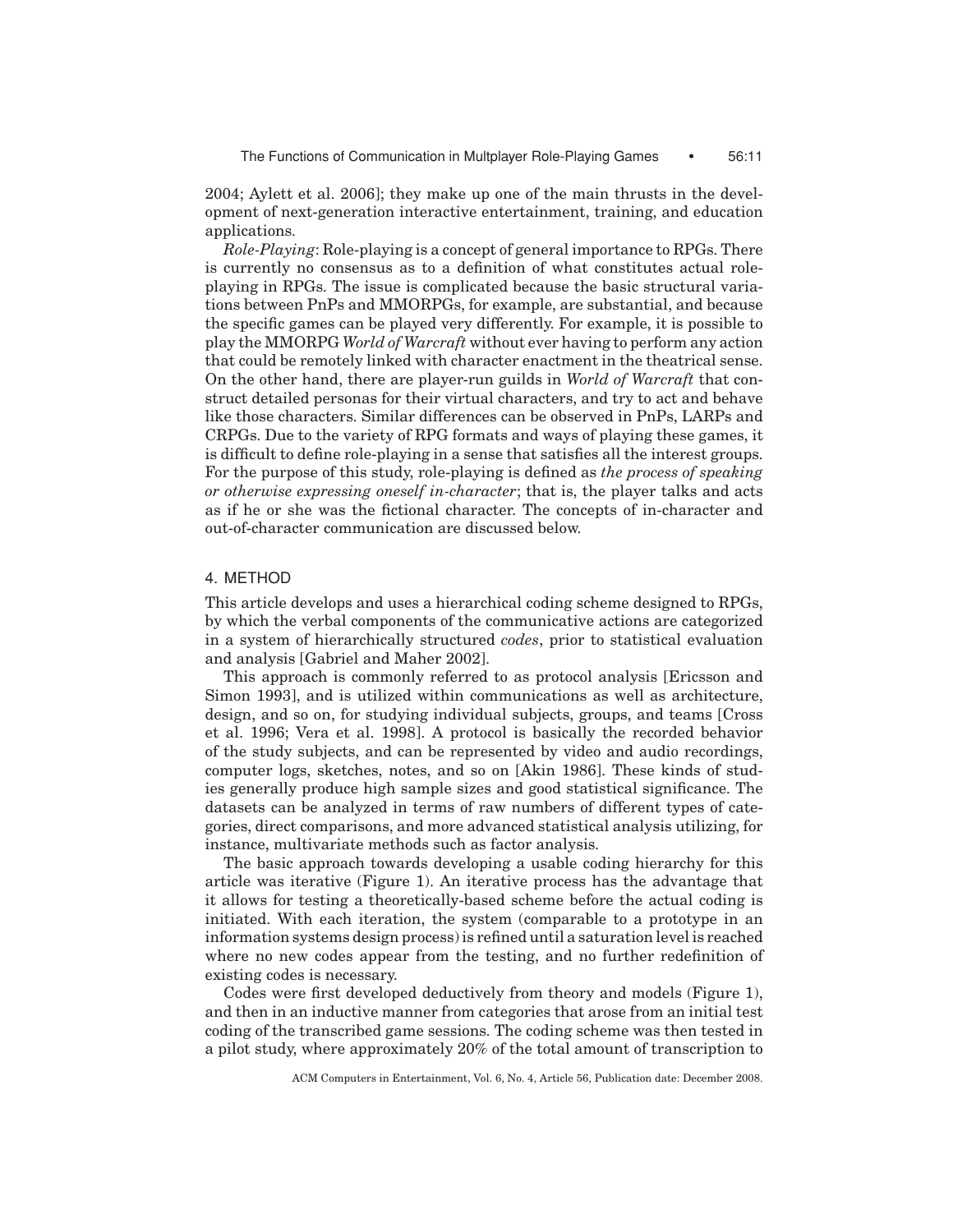

Fig. 1. The communication coding framework development process.

be analyzed was coded, resulting in a further refinement of the system. As the system was saturated, the iterative process was stopped, and empirical data collected from monitored game sessions in the form of communication transcriptions and video recordings (see below). The finished coding hierarchy was then applied to the data using the coding application package *nVivo*, and minor adjustments applied (Figure 1). Finally, the resulting coded communications data was analyzed.

## 4.1 Definitions

We employ standard communications terminology, but a few specific terms are defined here, as their meanings tend to vary.

(1) *Statements and utterances*: The basic unit of coding is an *utterance*, defined as consisting of  $(1)$  a subject who performs the communication;  $(2)$  the content of the communication; and (3) an object or objects to which the communication is addressed [Gabriel and Maher 2002]. This definition allows application to both asynchronous and synchronous communication; but in the current situation all communication is synchronous. A *statement* is the entire verbally expressed communication by a participant (e.g., up to several utterances, until the point when another game player starts talking).

(2) *In-game and out-of-game*: An utterance can be given "in-game" (IG) or "out-of-game" (OOG). An utterance that is IG relates to the game or game content—for example, a rules question, a CAD, or similar. An OOG utterance has content that is unrelated to the gaming activity—for example, asking a question about a real-world political issue.

(3) *In-character and out-of-character*: An utterance can be "in character" (IC) or "out of character" (OOC). IC utterances happen when players describe actions from the perspective of their characters (from either a first- or thirdperson perspective), or speak as their characters would (i.e., enact, embody their characters). Examples include "I run over to the door" (first-person CAD); "my character runs over to the door" (third-person CAD); or directly: "Let us see what is beyond that door over there" (enactment). An OOC statement could, for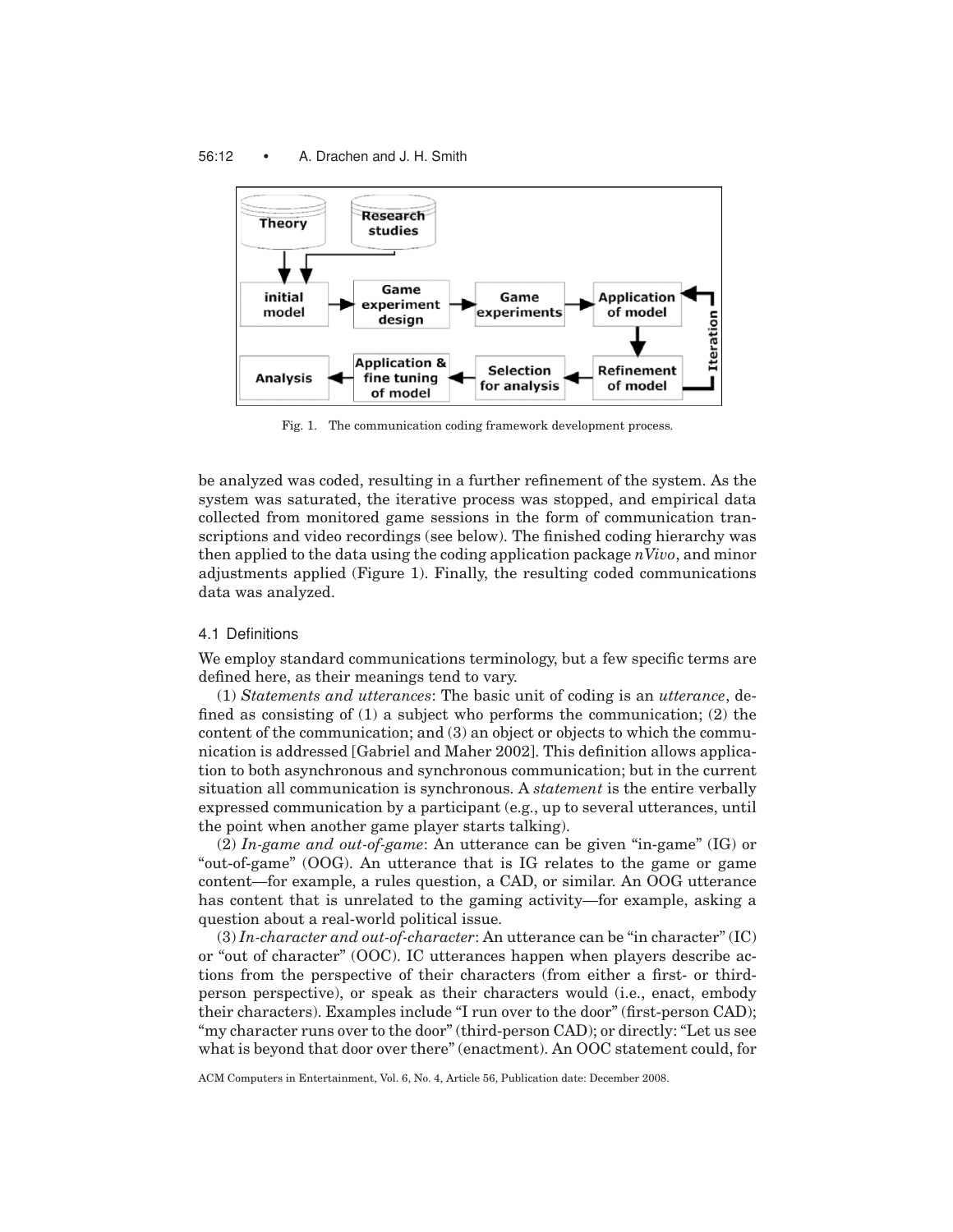example, be related to a question about the rules of the game or an interface questions such as "How much damage does a sword do?" "Which button do I click to open doors?"

While subtly different, in this article, these three types of utterances are coded IC, since they involve a player directly describing a character action or communication. OOC utterance could for example be rules questions, or comments about the interface with the virtual world in a CRPG. An OOC utterance can be both IG and OOG (IC utterances cannot be OOG).

### 4.2 Coding Hierarchy

The coding hierarchy (Table) is designed to specifically code utterances and to be applicable to communication by participants in all forms of RPGs, but with the main focus on PnPs and CRPGs. The hierarchy was developed based on material from PnPs and CRPGs (it was also informally applied to MMORPG chat logs, and appears equally applicable to this game format). The current hierarchy performs well as a baseline for RPG communication studies, but additional categories may need to be assigned if it is to be used as a basis for goals beyond those presented here, (e.g., trading in MMORPGs, tactical communication in multiplayer online first-person shooters).

The various codes that emerged during testing were combined in a hierarchy and separated into sub-hierarchies. Each utterance in the transcribed material was given a different code, depending on where it belonged in the various subhierarchies (Table). As noted above, statements can include several utterances, and thus require multiple codes. Similarly, utterances can have several components requiring several codes (e.g., a player describing both a character action and providing an environmental description at the same time).

Within protocol analysis hierarchy codes are usually given as abbreviations. In this case it proved more manageable in practice to utilize short descriptions of the content code categories than three- or four-letter abbreviations. Most commercial coding packages support this approach by autoassigning higher level codes at the same time that lower-level codes are added. This also means hierarchies can be complex without prolonging the coding procedure.

4.2.1 *Content Hierarchy.* Content codes form the bulk of the hierarchy, and they comprise 28 unique codes. This sub-hierarchy is used to define and categorize the actual content of what is being communicated, such as: Is it a character action? Is the player asking for help? Are the players arguing? Content codes (Table II) are divided into five overall groups, depending on their overall purpose: Assistance, critique, ask for info, actions, and other (Figure 4). As a general rule, communication that can be content-coded relates to the game process, either in relation to the storyline or to the actual gameplay.

Further refinement of the hierarchy is possible: For example, "ask for advice" could be further subcategorized to ask for advice pertaining to one's own character, other characters, rules, and so on, for current purposes; to keep the system manageable, the hierarchy is kept at the level of resolution presented.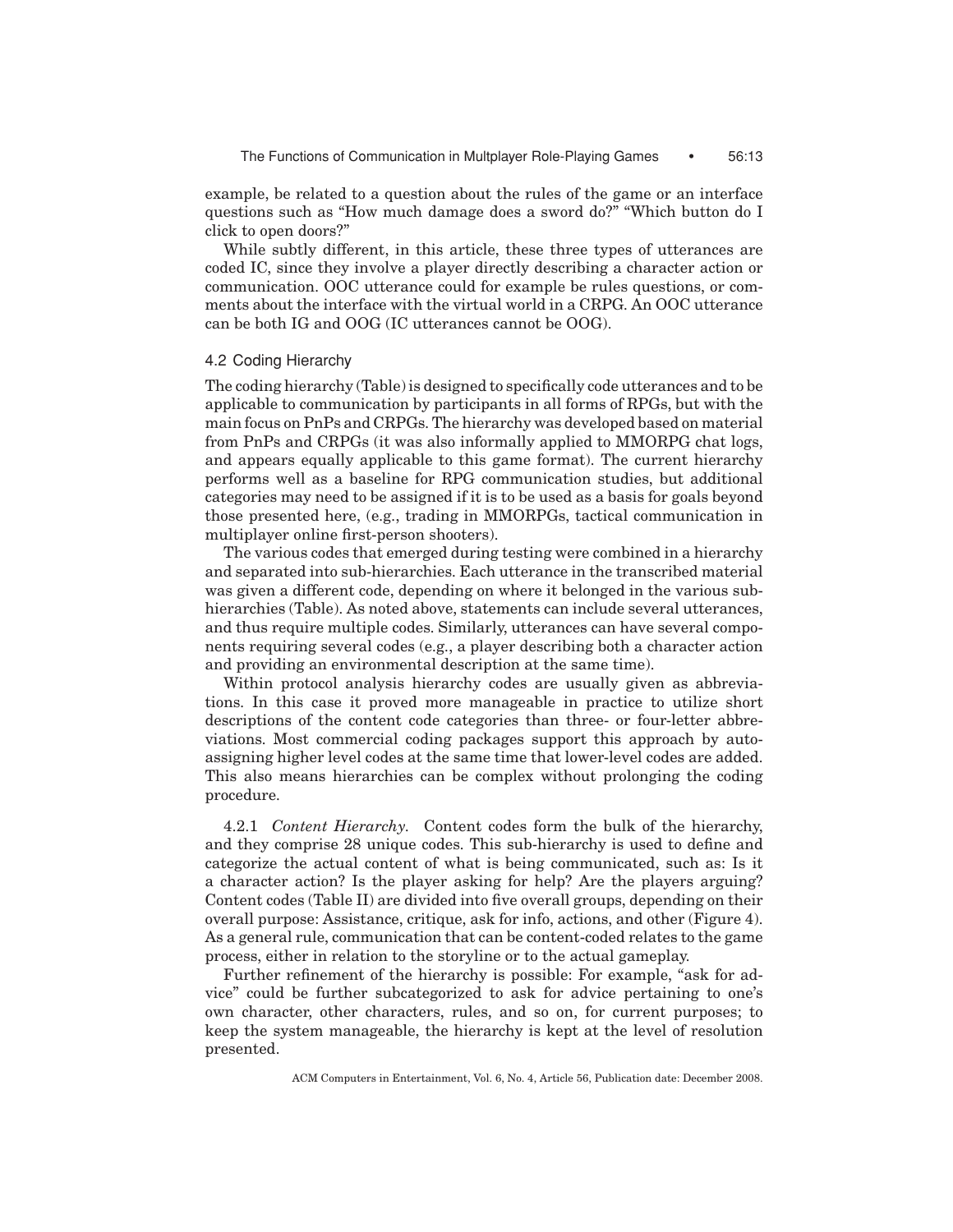# 56:14 • A. Drachen and J. H. Smith

| Sub-hierarchy | Code                               | Description/example                                                                 |  |  |  |
|---------------|------------------------------------|-------------------------------------------------------------------------------------|--|--|--|
| Assistance    | Ask for advice                     | Asking for advice of any kind                                                       |  |  |  |
|               | Ask for help                       | Asking for help of any kind                                                         |  |  |  |
|               | Give info non-/spontaneously       | Giving information spontaneously or non-                                            |  |  |  |
|               |                                    | spontaneously (upon request)                                                        |  |  |  |
|               | Give advice non-/spontaneously     | Giving advice spontaneously or nonsponta-                                           |  |  |  |
|               |                                    | neously (upon request)                                                              |  |  |  |
|               | Give help non-/spontaneously       | Giving help spontaneously or nonsponta-                                             |  |  |  |
|               | Confirm info/advice/help           | neously (upon request)                                                              |  |  |  |
|               |                                    | Confirming the receipt of information/<br>advice/help                               |  |  |  |
| Critique      | Critique of self                   | Critique of oneself, either player or charac-                                       |  |  |  |
|               |                                    | ter. Typically critique of an action.                                               |  |  |  |
|               | Critique of one other person       | Critique of another player or character.                                            |  |  |  |
|               |                                    | Typically critique of an action                                                     |  |  |  |
|               | Critique of group                  | Critique of a group, clan or faction of peo-                                        |  |  |  |
|               |                                    | ple, either players or characters. Typically                                        |  |  |  |
|               |                                    | critique of an action                                                               |  |  |  |
|               | Critique of NPC/NPC group          | Critique of an NPC or group of NPCs.                                                |  |  |  |
|               | Game critique                      | Critique of a feature or aspect of the game                                         |  |  |  |
|               |                                    | in question.                                                                        |  |  |  |
| Actions       | Character Action Description (CAD) | Describing the action of one or more player                                         |  |  |  |
|               | Order action (followed)            | characters<br>Ordering one or more other player charac-                             |  |  |  |
|               |                                    | ters to perform specific actions                                                    |  |  |  |
|               | Suggest/request action             | Suggestion or requesting other player                                               |  |  |  |
|               |                                    | characters to perform specific actions                                              |  |  |  |
|               | Confirm suggest/request action     | Acknowledging and/or performing the re-                                             |  |  |  |
|               |                                    | quested/suggested/ordered actions                                                   |  |  |  |
|               | Oppose suggest/request action      | Opposing the requested/suggested/ordered                                            |  |  |  |
|               |                                    | actions                                                                             |  |  |  |
| Ask for info  | Ignored request                    | Ignoring a request/suggest/order actions                                            |  |  |  |
|               | Other character actions            | Information request about what one or<br>more other player characters are currently |  |  |  |
|               |                                    | doing in the game world                                                             |  |  |  |
|               | Player character state             | Information request about the state of one                                          |  |  |  |
|               |                                    | or more other player characters (e.g., their                                        |  |  |  |
|               |                                    | current hit points)                                                                 |  |  |  |
|               | Game world state                   | Information request about a feature or ob-                                          |  |  |  |
|               |                                    | ject of the game world state (e.g. whether                                          |  |  |  |
|               |                                    | it is night or day)                                                                 |  |  |  |
|               | Rules/interface                    | Information request concerning a rules, in-                                         |  |  |  |
|               |                                    | terface or technical issue                                                          |  |  |  |
| Other         | Rule/interface/technical comment   | A comment concerning any rules, interface<br>or technical issue                     |  |  |  |
|               | Die roll result                    | Reporting a die roll result, or use of a dif-                                       |  |  |  |
|               |                                    | ferent randomization tool                                                           |  |  |  |
|               | Acknowledgement                    | An acknowledgement or approval of an-                                               |  |  |  |
|               |                                    | other player or character, e.g., of a specific                                      |  |  |  |
|               |                                    | action (depending on whether IC or OOC)                                             |  |  |  |

|  |  |  |  | Table II. The Coding Hierarchy: Content Code Categories. |
|--|--|--|--|----------------------------------------------------------|
|--|--|--|--|----------------------------------------------------------|

*(Continued on next page).*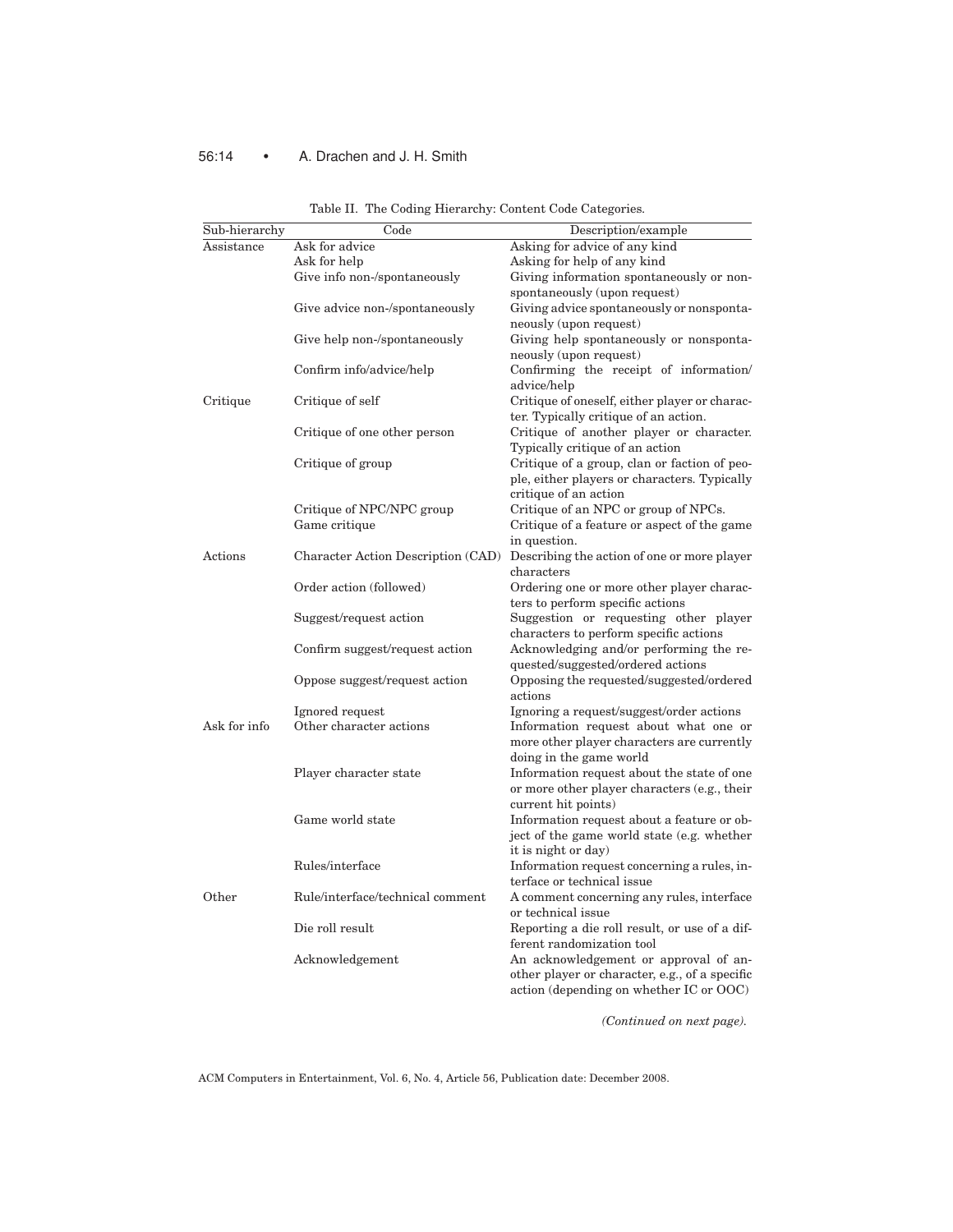| Sub-hierarchy | Code                          | Description/example                       |  |  |
|---------------|-------------------------------|-------------------------------------------|--|--|
|               | Apology                       | An apology to another player or charac-   |  |  |
|               |                               | ter (depending on whether $IC$ or $OOC$ ) |  |  |
|               | Environment/world description | A description of the game world similar   |  |  |
|               |                               | description of the fictional environment  |  |  |
|               | Other                         | Any communication that cannot be          |  |  |
|               |                               | classified in any other sub-hierarchy     |  |  |
|               |                               | category                                  |  |  |

Table II. *Continued*

A content code is defined within one of the four general categories formed by combining the IG/OOG and IC/OOC groupings (Figure 4) (IG+IC, IG+OOC, OOG+IC, which is not possible in practice, and OOG+OOC). For example the utterance: "I run towards the door, readying my weapon" is spoken IC, and thereby also IG. Further more it is a "character action description" belonging to the "actions" group.

4.2.2 *Receiver Hierarchy.* Receiver codes define the entities to which the utterance is directed; the information can be used to draw social network diagrams, for example. Utterances can either be directed at one other player (including the GM in PnPs), more than one player or the entire group (Figure 2). An example could be: "Peter (character or player name), where is the key to the weapons locker?" which is an utterance directed at the player or character with that name. Finally, keeping track of the communication of the individual player is important in ensuring that variations and patterns are consistent across the groups of players, and not the result of one or a few participants acting in an unusual manner.

4.2.3 *Drama Language Hierarchy.* Drama codes (Figure 2) are, arguably, mostly applicable to PnPs. In PnPs especially, the players embody, talk, and behave like their characters in the dramatic situation. Hence players can communicate in a way that is purely expressive, with no real in-game effect—for example, narrating an anecdote that has no relation to the narrative content. They can also mix expressive and functional statements—for example, a player may describe the way that the sun was caught in his sword as he was charging the orcish horde. The first half is expressive because it has no impact or use in the game, while the second is an important piece of gameplay information. Finally, players can employ a purely non-expressive form (e.g., reporting the result of a dice roll in a PnP or reporting the damage done by a particular weapon in a CRPG).

4.2.4 *Social Hierarchy.* While testing the communication hierarchy, it became apparent that there was a minor but consistent component of utterances that did not appear to have any directly game-relevant content, but was commonly voiced in-character, notably in the PnP context: for example, two players in a MMORPG discussing the appearance of a new piece of clothing, a cooking recipe, or a past experience. This type of communication is also observed in OOG, with much the same type of content, only real-world related.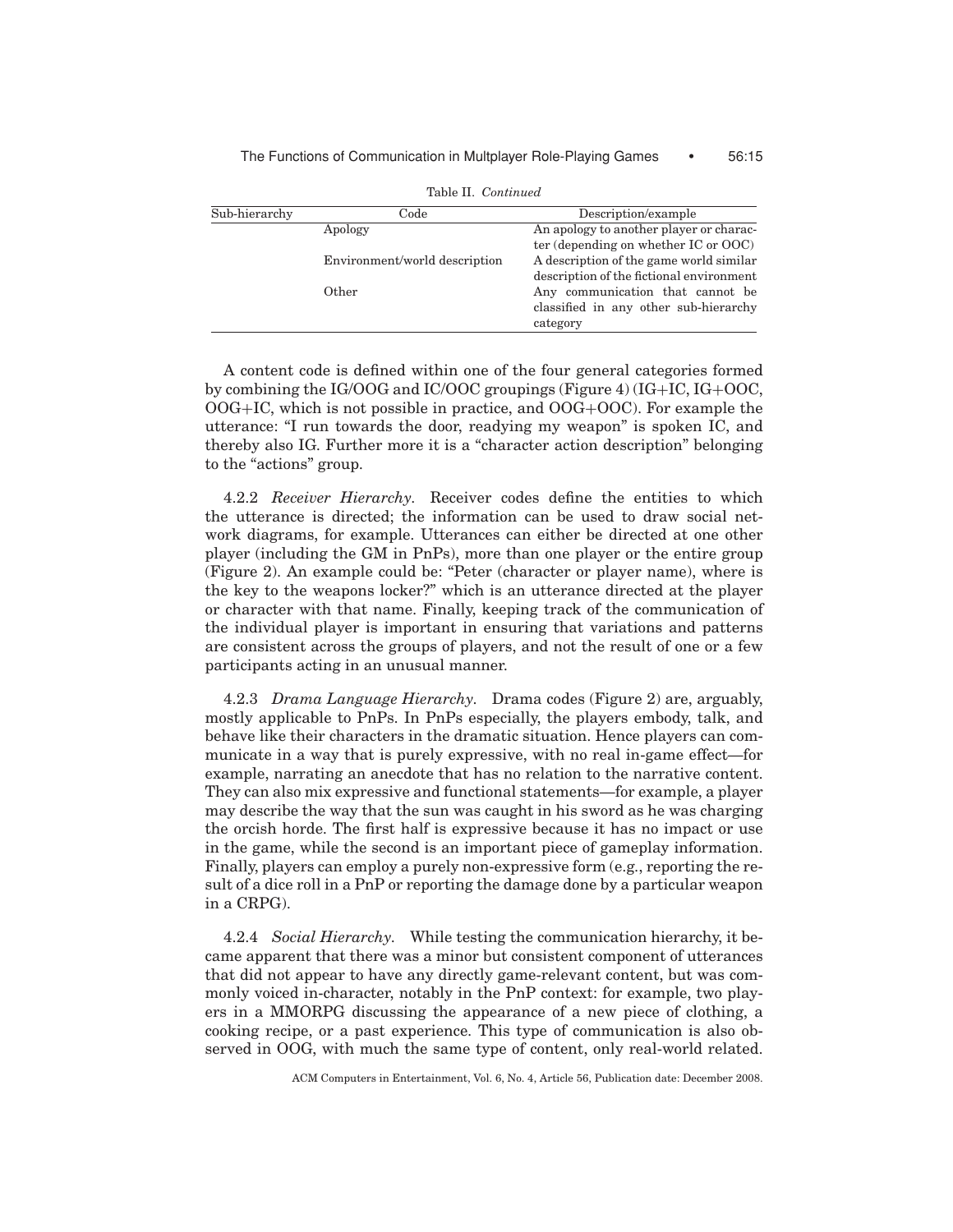

#### 56:16 • A. Drachen and J. H. Smith

Fig. 2. The communication coding hierarchy developed for the study of RPG communications.

Communication that is purely social and does not have any direct impact on or relation to the game is interesting in its own right, and presumably acts as a pathway for establishing player relations. Note that utterances such as: "What a beautiful day" is actually a description of the environment. In the current study, the content of social communication is not studied in detail, but is a subject for future investigations of the experimental data.

4.2.5 *Narrative Progression.* As mentioned above, the actual narrative progression of the players was not measured or analyzed—but it is worth noting that a game story deconstruction model such as that employed by Tychsen [2006] can be incorporated into an utterance-based hierarchy. For example, the storyline of an RPG can be divided into components such as scenes, events, interactions, and utterances coded after the specific scene, even an interaction in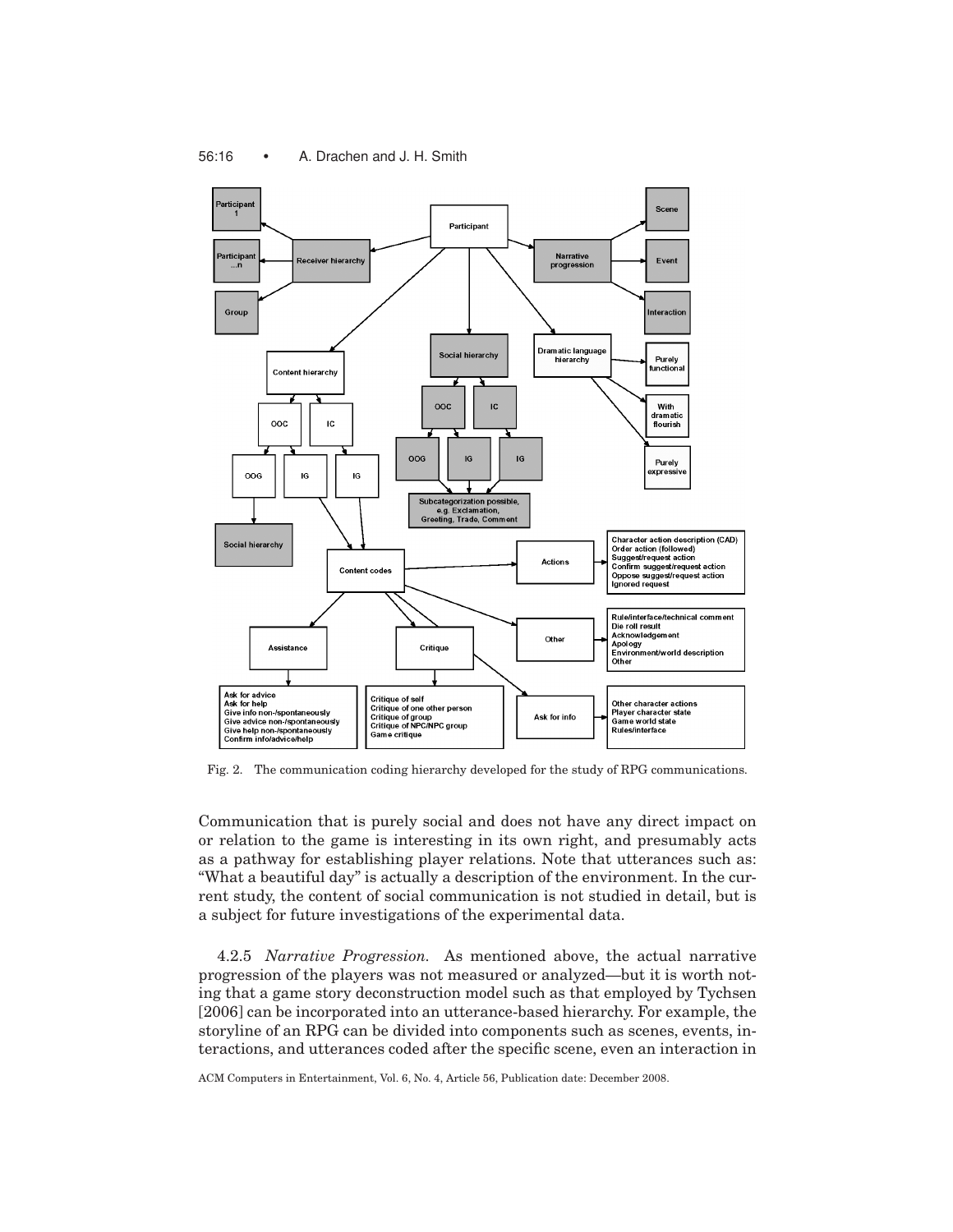which they occur. This allows, for example, tracking of narrative progression, the contribution of specific players to the game narrative over the duration of the RPG in question.

## 4.3 Pros and Cons of the Utterance Model

The use of utterances as the basic unit of communication means that the hierarchy has a high degree of precision and resolution. However, due to the fine resolution scale that utterances represent, the context of communication can be lost. For example, a player repeating a question to another player who did not hear it the first time is counted as the same type of utterance twice. During the pilot testing of the communication hierarchy, it became apparent however that the statistical imprecision imposed by context loss was minimal. Furthermore, the utterance-based analysis was combined with a context analysis, which is useful to assess general communication patterns and locate problems with an utterance-based coding hierarchy.

# 5. CRITERIA AND PROCEDURE

RPGs and their players vary. This means that one of the primary problems facing the study of these games is maintaining control of the variables that can affect communication: for example, the specific rule set used, the theme of the game story, distribution of authorial control, and so on.

# 5.1 Game Criteria

The ideal basis for a comparative analysis of the communicative patterns in CRPGs and PnPs would be to sample transcripts of the communication taking place in either a wide span of games or a standardized version of the two game forms. The first approach is time-consuming; but the second approach is difficult as well, due to the sheer variety of RPGs. This makes it nigh impossible to define a "typical" or "general" format for these games. In reality, PnPs vary across a spectrum with improvisational theatre at one end and simulation play at the other. While it is correct that at the dawn of RPGs in the early 1970s GMs commonly had full authorial control of the game narratives, this is not consistently true today. Currently, control is commonly shared between all the participants, and with a heavy emphasis on narrative development and character interaction, not rules and action sequences. The publications of the PnP *Vampire the Masquerade*, which gained popularity among PnP players in the early 1990s, were major causes in bringing on this change that affected the PnP environment broadly [Schick 1991; Darlington 1998; Mackay 2001; Fine 2002]. In essence, there is no one way of playing PnPs, as there is no one way of developing a CRPG. Therefore, in this study we chose to aim for a PnP and a CRPG that were as alike as possible in terms of story, rules system, ease of play, and linearity/theme of storyline.

The similarity of the storylines and the linearity thereof further ensured a modus of context control. Presumably, a group of players engaged in an investigation storyline will communicate about subjects, and in a different way, than

ACM Computers in Entertainment, Vol. 6, No. 4, Article 56, Publication date: December 2008.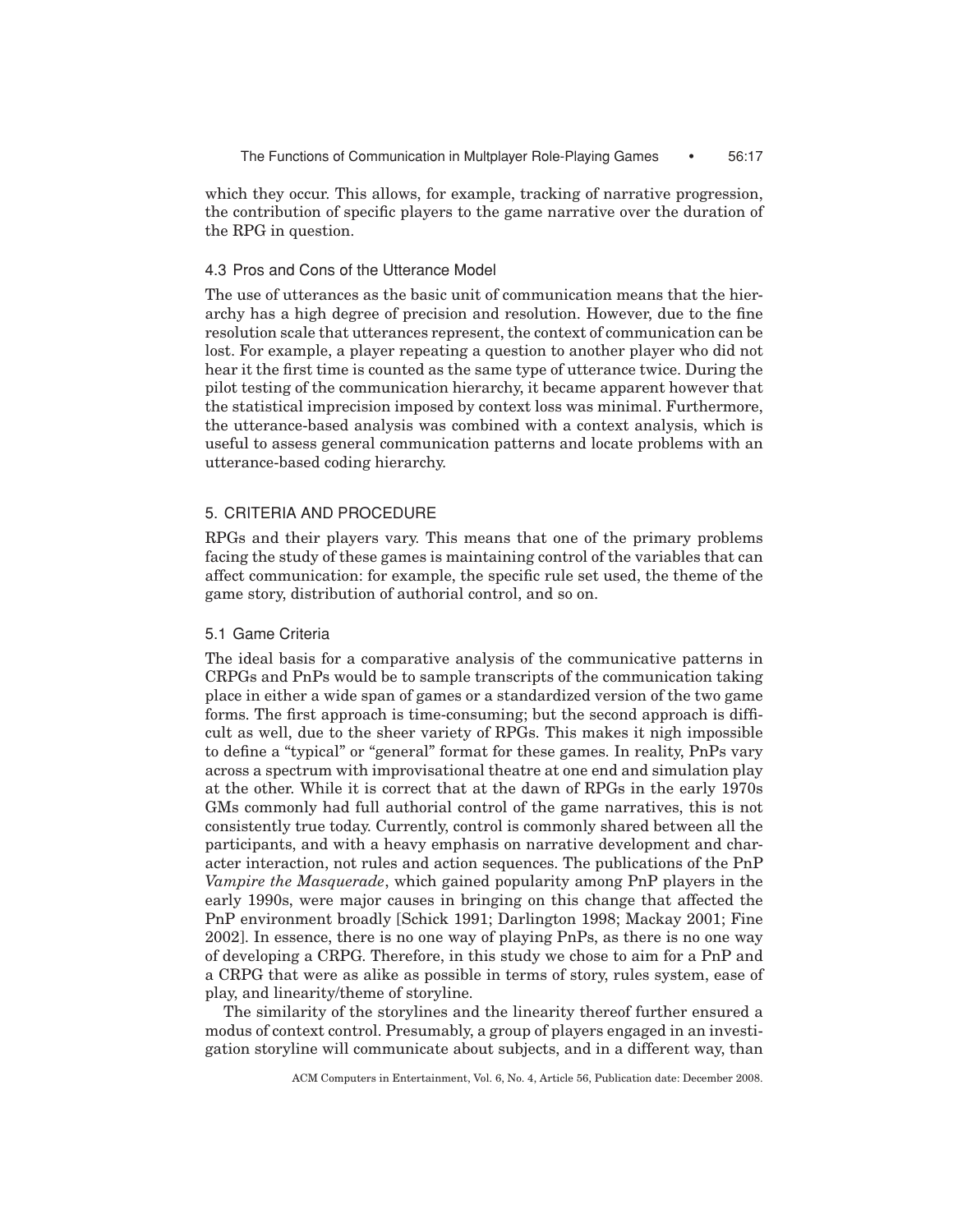#### 56:18 • A. Drachen and J. H. Smith

players engaged in an action-based storyline. In order to avoid interference by differentiating story genres, two action-based games were selected.

5.1.1 *What A Lovely War!.* The PnP scenario selected was *What a Lovely War*! Produced by Sven Münthers in 2003, and modified to the specific requirements of this study. Apart from fulfilling the above requirements, the scenario was produced by a group of 15 highly experienced GMs and scenario writers, who have worked together for 10 years and won several prizes at Danish game conventions. The scenarios utilize simple rules (the *Traveller Light* D20 system), centralized on the interaction between the player characters and the environment (e.g., rules for combat and use of skills are comparable to CRPGs, while interactions with NPCs overall were controlled almost exclusively by the GM).

*What a Lovely War!* Is a political science fiction action satire, which places the player characters in a situation where they have to combat dangerous alien invaders while being confronted with the broader perspectives of warfare and modern media. The scenario has five predesigned characters, which are provided to the players at the beginning of the game. The characters have been shipped to the frontline of the war against the presumably evil Fulzans. They have different objectives (e.g., a politician who is trying to get some media coverage, an under-cover activist sent to try to unravel what the war is actually about, a scrupulous cameraman and an attention-craving journalist). The band is chaperoned by a lieutenant from the mobile infantry. In the scenario, the group is introduced to life on the frontline and sent on several missions that the military command hopes are low risk but that will ensure good television coverage. Gradually, the group learns that the war is a fake, and that the horrible aliens they are fighting in the acidic atmosphere of Fulzan are merely virtual representations, fed directly onto their combat helmets, of the peaceful and desperate inhabitants of a resource-rich and quite pleasant planet.

5.1.2 *Champions of Norrath.* The CRPG chosen for this study was the opening chapters of the PS2-version of *Champions of Norrath* (Sony Online Entertainment, 2004). *Champions of Norrath* is a sword and sorcery type fantasy online-capable CRPG. It is set in the same universe as the MMORPG *EverQuest,* and utilizes the development company's *Snowblind*'s engine from *Baldur's Gate*:*Dark Alliance.*

The game features elements common to the CRPG form (e.g., action-driven gameplay, a linear storyline, and a generally collaborative environment). *Champions of Norrath* can be played on a single monitor with multiple players, which ensures that all players have the same visual image of the virtual world. It would also have been relevant to include a hybrid of these two forms: for example, a CRPG using the *Neverwinter Nights* engine with each player having his or hers own monitor; however, this was not done due to time constraints.

As the players fight monsters, they gain experience and levels in the traditional RPG style. The interface is relatively simple, fighting with a melee weapon or a bow is a matter of simply tapping the "X" button repeatedly. Additionally, all characters have a series of spells and skills, which can be enhanced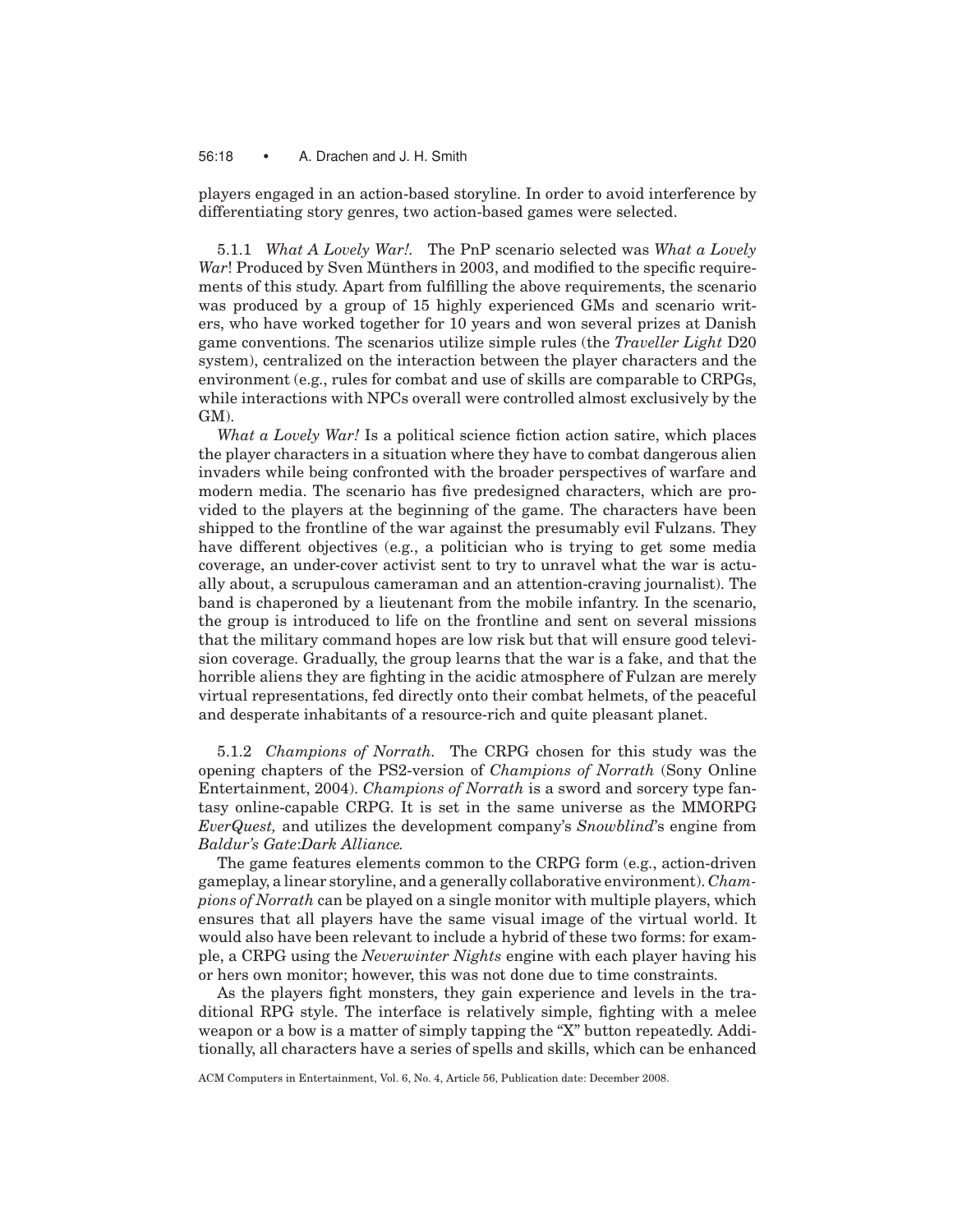via an ability tree that unlocks as levels are gained. The ability tree allows for a modus of customization of the characters, which however does not feature any of the personality, background, or motivational features of the characters in the PnP game.

The player characters are inhabitants of the world of *Norrath*, and must heroically save the world through a series of quests and battles. Initially the players are called to assist the elves in their war against goblins and orcs. The players are soon involved in large-scale adventure via their encounters with the orcs.

In the opening sequence the players select race and skills, and from there the game continues to follow classic fantasy CRPG standards. Initially there is a cut-scene in which the elf lord asks the players to help defend the village from the orcs, after which the players may shop for equipment or immediately take on the orcish invaders. This is followed by an exploration of the landscape, with sporadic fights, and ends up with a boss fight against the orc overlord and his minions. Winning this fight grants access to the underworld, but very few of the player groups made it much beyond the first boss fight in the time allocated to the game sessions (45 minutes per group).

#### 5.2 Recruitment

The players for both game sessions were recruited at the IT University of Copenhagen in 2004-2005, the Macquarie University (Sydney) in 2005, as well as among the Danish and Australian gaming communities. There does not appear to be any cultural bias between the Danish and Australian datasets. The age of the players varied between 18 to 54 years (only one was under 20). Most of the CRPG players were students at the university, with a substantial amount of game experience. The experience of the PnP players varied. Both sexes were represented: about two-thirds were male and one-third female. There were 25 PnP players, 5 game masters, and 22 CRPG player participants.

#### 5.3 Experiment Procedure

5.3.1 *PnP Sessions.* Seven PnP sessions were run with the chosen scenario, five in Denmark and two in Australia. The participants were divided into groups of five players, depending on their experience level. Two groups consisted of experienced players, four of a mixture of experienced and inexperienced players, and one group of relatively inexperienced players. All had previously played PnPs. For this study, the verbal communication (and to some degree body language) of three mixed group sessions (based on the relative similarity of the players in terms of playing skills), and one of each of the other types, was transcribed and coded.

The game sessions were managed by highly experienced GMs, in two cases the primary authors of the scenario. Each GM utilized the scenario as a blueprint to run the game and form a relatively linear game narrative. The scenario contains from five to ten general plot points, each describing the general properties of a particular scene. The conditions necessary to progress to the next scene were loosely defined, and a substantial variation was observed between

ACM Computers in Entertainment, Vol. 6, No. 4, Article 56, Publication date: December 2008.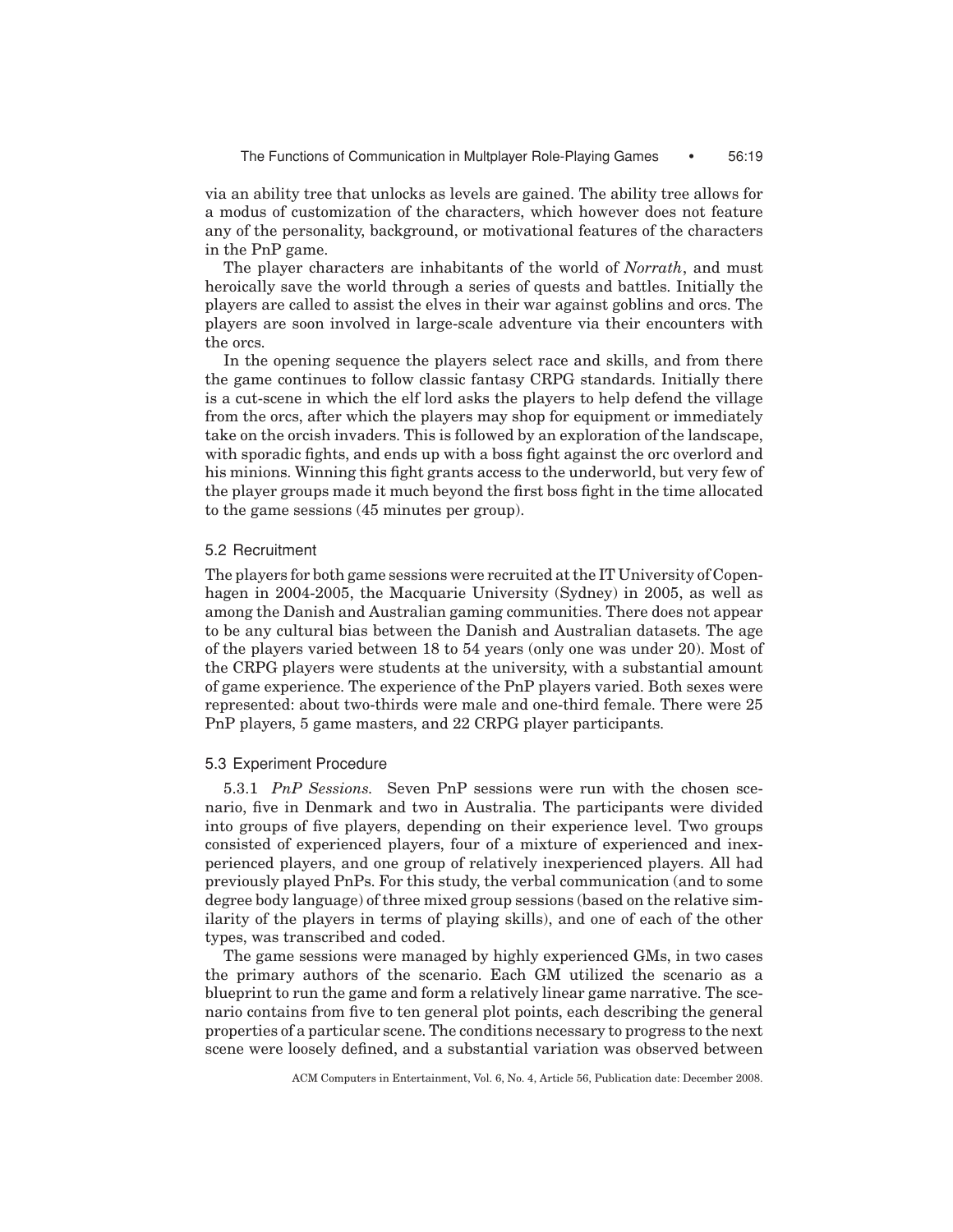#### 56:20 • A. Drachen and J. H. Smith



Fig. 3. Photos of the PnP and CRPG sessions.

the sessions as to how the players progressed through the narrative (e.g., in jumping or altering scenes). The GMs had the freedom to alter the game narrative on-the-fly; however, they were asked to try and maintain the general storyline of the scenario. This was in order to provide a similar storyline to the strictly linear one of the *Champions of Norrath.* The GMs performed in an exemplary manner in keeping the players in the pattern of the overall frame for the storyline, without at any time forcefully limiting the players' freedom. A researcher was present during the sessions, but did not interfere with the gaming activity, since he/she was constrained to answering questions, and these were rare.

Each game session was videotaped, and the participants interviewed before and after each session in order to get feedback on the playing experience, on the interests of the players in RPGs, and so on. Sound was recorded using a tabletop microphone. The tapes were copied to digital format and transcribed.

5.3.2 *CRPG Sessions.* Six CRPG sessions were held, with either two, three, or four players in each group. Five of them were selected for analysis based on the relative similarity of the players in terms of playing skills and their progress through the game narrative. The groups were introduced to the game and controls in general terms, and played *Champions of Norrath* for 45 minutes each, from the beginning of the game. A researcher was present during the sessions, but did not interfere with the gaming activity and was constrained to only answering questions. Such questions were rare, and almost all players preferred to work out game controls themselves. The sessions were videotaped, the shared visuals of the 50" screen captured, and the communication transcribed as for the PnP sessions.

5.3.3 *Coding.* For each of the two game types, all verbal communication, and to some extent body language, was transcribed. Three specific sections of each game session were coded, recognized by their narrative content. Scenes from the beginning, midway, and end of each game session was coded, with varying narrative content that was matched across the two formats (Table). The completion time of each scene varied between player groups and between the two formats, from a few minutes to over an hour. Generally, the CRPG groups took less time to complete scenes than PnP groups, due to the pacing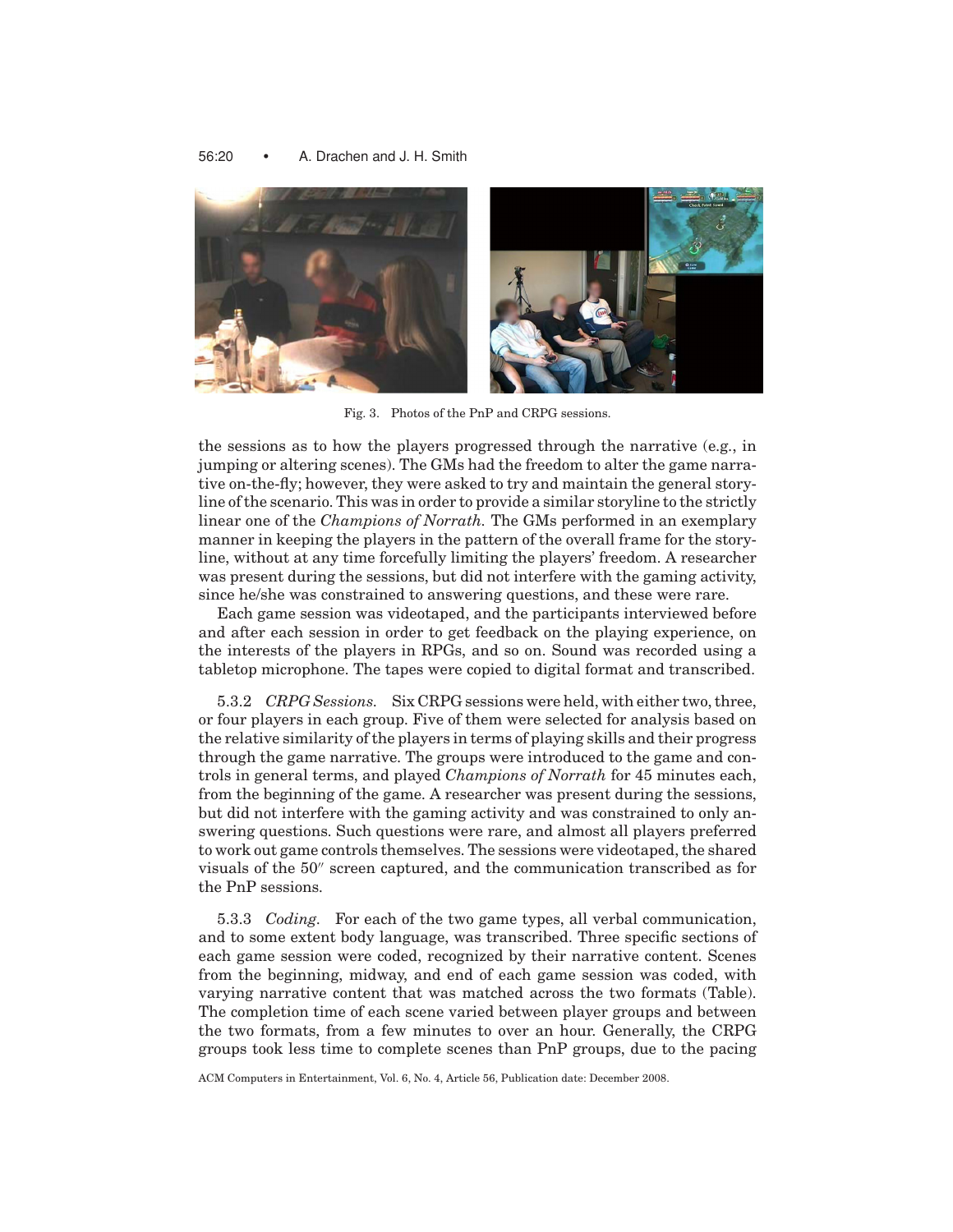|                  | Scene type             | What a Lovely War!        | Champions of Norrath     |  |
|------------------|------------------------|---------------------------|--------------------------|--|
| <b>Section 1</b> | Non-stressful planning | Selecting and donning     | First extended           |  |
|                  | and prioritizing       | equipment (shopping)      | shopping scene           |  |
| <b>Section 2</b> | Nonthreatening         | Initial fight             | Initial confrontation    |  |
|                  | combat scene           | against aliens            | against goblin invaders  |  |
|                  | Possibly dangerous     | Raid on an alien military | First boss fight against |  |
| <b>Section 3</b> | (lethal) combat scene  | base, fight against       | goblin overlord and      |  |
|                  |                        | tougher aliens            | his pets                 |  |

Table III. Sections of the PnP and CRPG Sessions Coded Using the Hierarchy

in *Champions of Norrath*, where, by comparison, the PnP groups had more freedom in determining how long they would play a specific scene.

In both games there was a substantial variation in the temporal length of the scenes. Coding sections in the beginning, midway, and end of the sessions meant that any changes in the communicative patterns of the two game forms as a feature of playing time could be located. For example, it might be expected that the participants would initially have more rules or interface questions than later in the games. As noted above, each of the three sections was coded for five instances of the same game or game scenario in order to ensure cross-session comparability.

The coded sections were chosen based on their narrative content, which varied between the three sections, but had a similar content and style between the PnP and CRPG (Table). This allows evaluation of communication changes not only at different temporal intervals in the game sessions, but also between different types of story content. Additionally, the sections contain parts that are comparable, to further be able to evaluate any changes in the communication taking place in situations with similar narrative content, however at different temporal intervals of the game sessions.

Approximately 40 minutes of verbal conversation was coded for the PnP sessions, each segment from the beginning of the specific scene. For each of the CRPG sessions, the full length of the specific scenes was coded, averaging approximately 13 minutes per gaming session. The full 45 minutes of gameplaying time from the CRPG sessions and 60 minutes of game-playing time from the PnP sessions, distributed in 20 minute intervals from the start of each of the selected scenes and onwards, was transcribed and subjected to analyses as described below.

Counts and summaries from the full volume of the transcribed material were extracted using a custom *Active Perl*-script written for the study. This extracted character- and word-length frequencies for each session and each player, as well as listed words used and frequency. The raw output files were further treated in *MS Excel*.

## 6. ANALYSIS AND RESULTS

Due to the range of results presented, they are arranged in the following order: *Communication content*, *role-playing*, *communication direction* (who says how much to whom?) and *communication intensity* (e.g., how much is said per time unit?)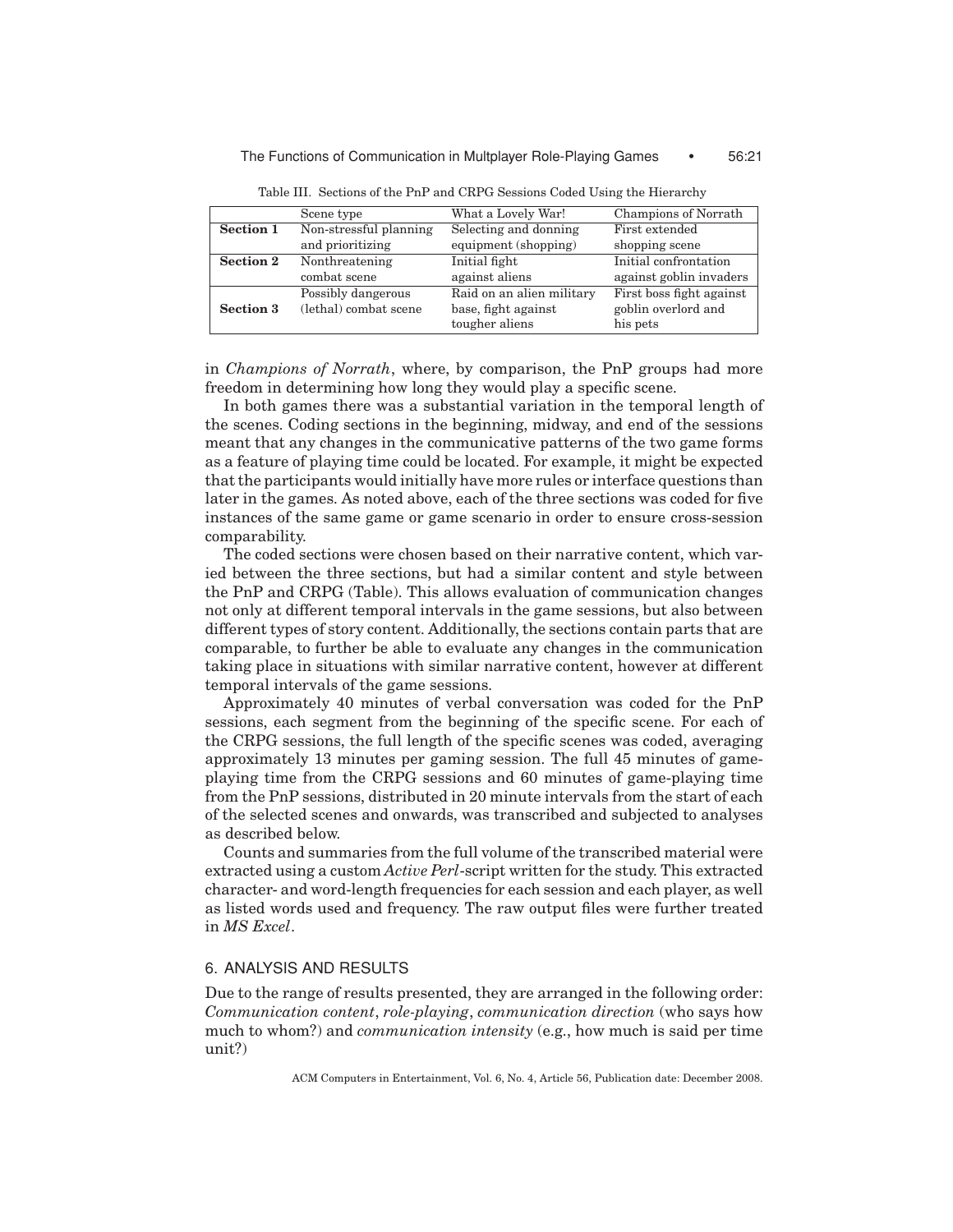## 56:22 • A. Drachen and J. H. Smith



## PnP: Content code distribution (five most frequent codes)





PnP: Content code distribution (infrequent codes)

Fig. 5. PnP content code distribution (infrequent codes).

Furthermore, emphasis is applied to determining how *narrative content* (what the players are doing in the game) and *game format* (whether they play PnP or CRPG) shapes the verbal communication.

#### 6.1 Communication Content

The distribution of the content codes for the PnP game sessions (Figures 4 and 5) indicate that the most prevalent content types were *Environment-World description, Character Action Description, Ask for info, Social communication,* and *Give info*. Considering that PnPs are based on a shared imagined game-world reality, it is not surprising that descriptions of the state of the game world, as well as the actions that characters perform therein, are the most commonly encountered codes. The game master often utilized environment descriptions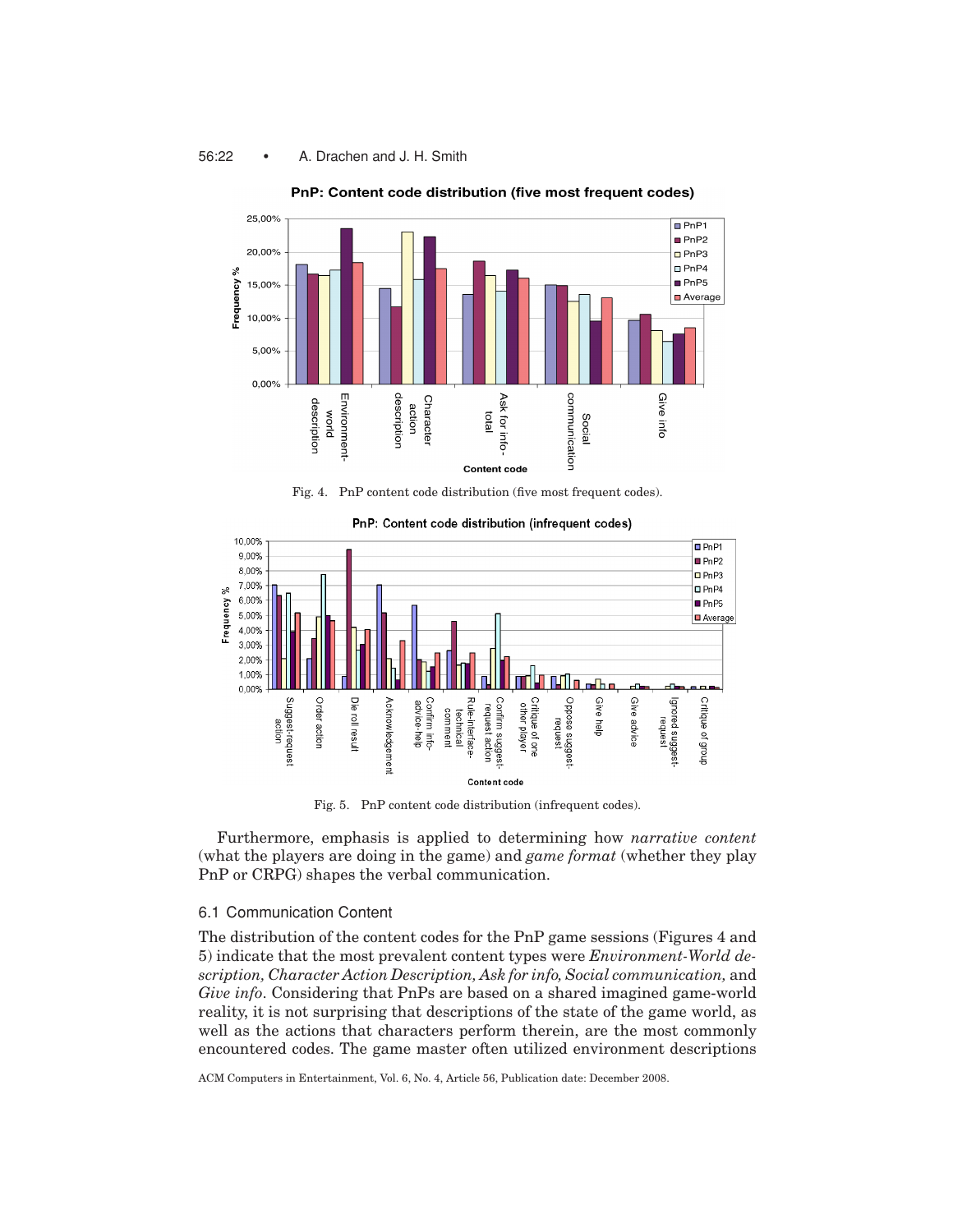to describe in-world events and add tension to the game, which corresponds with their role as "story managers":

"There's explosions, Fulzans run everywhere, they scream and yell. There are a bunch of Fulzans that take defensive cover, they've got themselves laser rifles, they're shooting back, there's gun fire going over everyone's head"

Character action descriptions (CADs) were commonly utilized by the players to describe the behavior of their characters, for example:

"I will heroically swipe the car away, and with my other hand ... "

Furthermore, the need for information and provision of information about the different elements of the game and game world would furthermore be expected to be commonly occurring utterance types (information requests are discussed in more detail in Section 6.1.1):

*Player*: What sorts of weapons do they have? *Game Master*: Most of them have little pistols in their giant hands [demonstrates little pistols], or they have rifles [demonstrates holding a rifle]. And so you know, a long rifle, sort of like [demonstrates holding a large rifle].

While there is some variation between the five PnP sessions, the frequency of occurrence of the five most common content codes are perhaps more homogenous than would be expected.

The relatively homogenous pattern of the most common content codes is not, however, reflected in the more infrequent codes (Figure 5). While minor variations in the number of occurrences in these codes result in the appearance of relatively larger variations, there are striking differences in the patterns (e.g., the high degree of the category *Die roll result* for PnP2, and the variation in *Acknowledgment*). As observed during the gaming sessions, the player groups managed the game rules differently, with some groups using rules to support the game story and social interaction, while others used the game rules more frequently. This variation is likely linked with the variation in *Die roll result.* The five most common infrequent codes all deal with actions of some kind, either character-based or player-based (rolling dice), and the acknowledgement and confirmation of these actions by the other game participants. The degree of variation indicates that the playing styles of the five groups varied substantially (e.g., in terms of acknowledging the help or advice received by others, the organization of character actions, etc.). The generally high frequency of the *Suggest-request action* is directly linked with the GM and players, both regularly offering suggestions as to the actions of the characters of other players, for example:

"But you could get, for example, someone else to move the car out of the way with their power suit and then you could blast them."

In comparison, the communication of the CRPG players is dominated by *Give info*, *Ask for info*, *Suggest/request action*, *Give advice*, and *Game Critique* (Figures 6 and 7).

Notably, a total of 23% to 55% of all utterances focus on supplying information about the game (*Give info*). While the frequency of this content code varied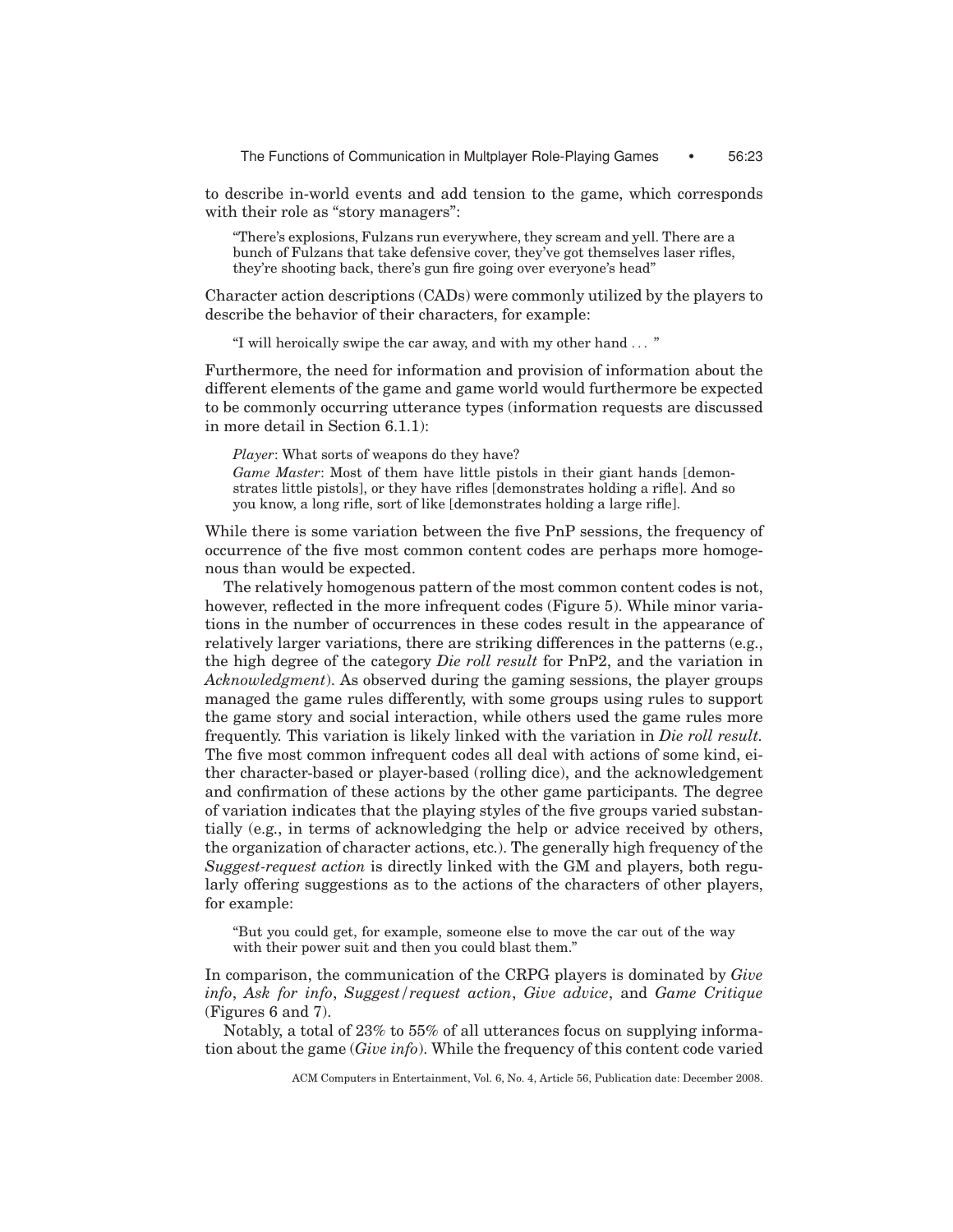## 56:24 • A. Drachen and J. H. Smith



#### **CRPG: Content code distribution (five most frequent codes)**

Fig. 6. CRPG content code distribution (five most frequent codes).



PnP: Content code distribution (infrequent codes)

Fig. 7. CRPG content code distribution (infrequent codes).

substantially between the five CRPG groups, it was the most frequent in all of them. The frequency of the code illustrates the CRPG version of the functional communication of the PnP sessions: Orientation within the game world, relaying of information about objects found and lost, descriptions of the status of the player characters, and so on, for example:

"I bought some sort of knife - that may have been stupid."

- "I found a mace."
- "No I caught fire again; I'm real good at that."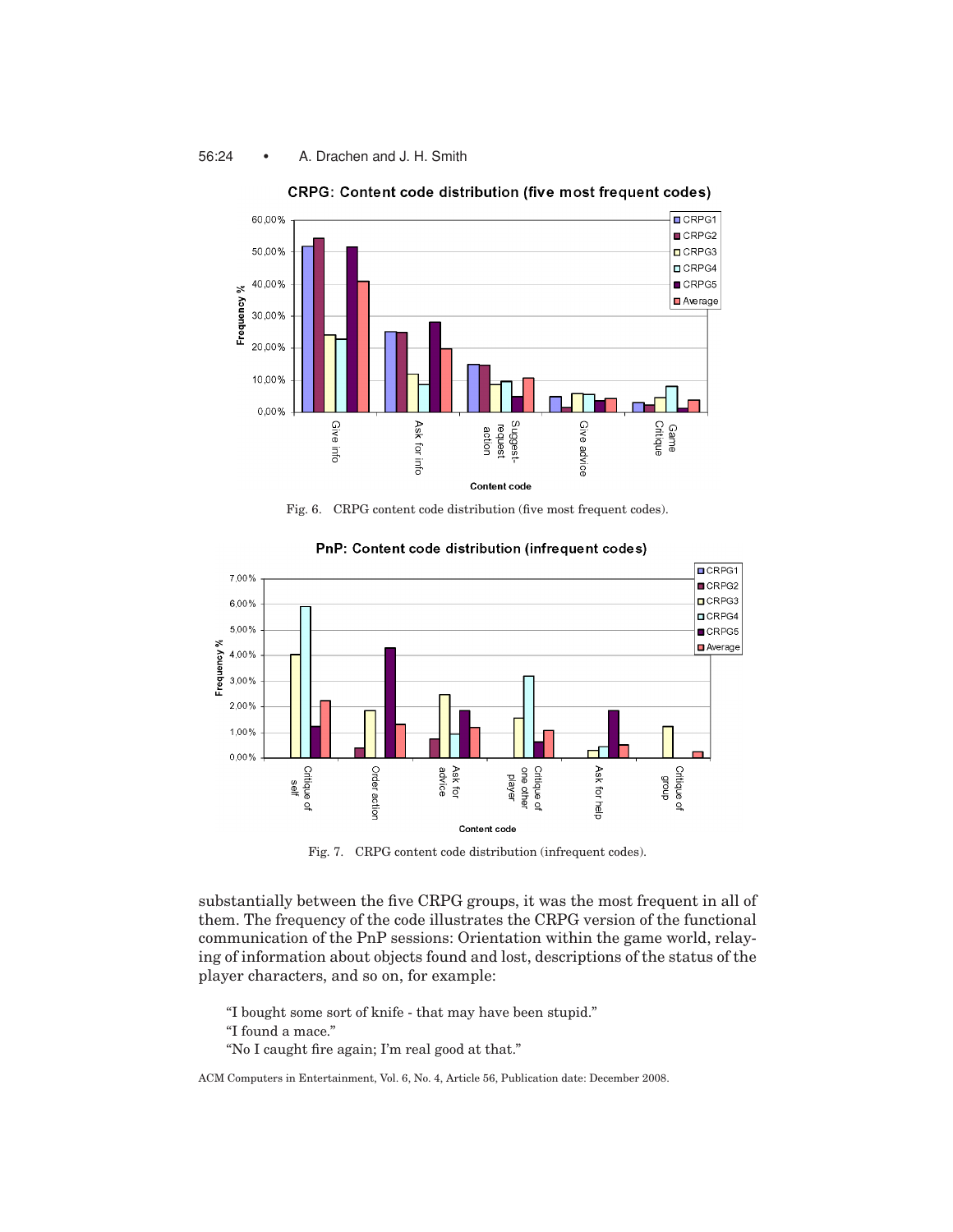The give info-utterances emphasize and illustrate the cooperative atmosphere of the game sessions, although it is important to note that some instances of *Give info* in fact may be interpreted as requests for help, such as

"Uh, I almost burned up"

Here, the player is of course providing factual information; however, the player may also be trying to get others to provide help, for example, in the form of healing, or better cover in the future. Apart from the underlying necessity of providing tactical information to each other, the prevalence of the *Give info* code is also explained by the many possible uses of providing information. A similar explanation can be attached to the high frequency of the *Ask for info* code, which covers both very general tactical questions, such as

"What do we do now?"

The code also encompasses more specific enquiries about game mechanics, such as

"Can't you cast healing magic?"

As would be expected, the *Ask for info* code forms the second significant part of the functional in-game communication of the CRPG session, and reflects the general level of cooperation evident in the gaming groups. In general, the players were mutually helpful and willing to answer questions. Since *Champions of Norrath* poses considerable challenges of coordination (for instance, the players must continuously move in the same direction), players often proposed that others (or the whole group) act in a certain way, for instance,

"So we actually have to run back?"

"I have no potions and I have no mana. Can't we wait two seconds perhaps?"

The *Give advice* code covers expressed beliefs and advice rather than factual information, and represent a different means of cooperating, for example,

"Remember, by the way, to keep an eye on your health"

Finally, the code *Game critique* was much more common in the CRPG context than in the PnP. The code category cover statements such as

"I think, I just think compared to when I play *Final Fantasy* then I think it's a bit primitive to look at"

Turning to the less frequently utilized codes (Figure 7), the pattern of variability between the CRPG groups becomes more evident, in a manner similar to the PnP groups (Figure 5). Critique-based utterances take up a few percent of the total verbal conversation, whereas none of the critique-based utterances reach above 1% frequency in the PnP situation. This is probably related to the increased demands for real-time tactical coordination required between the players in *Champions of Norrath*, as compared to the PnP situation where the GM and player can effectively "freeze" the events in the game world and discuss their tactics and approaches.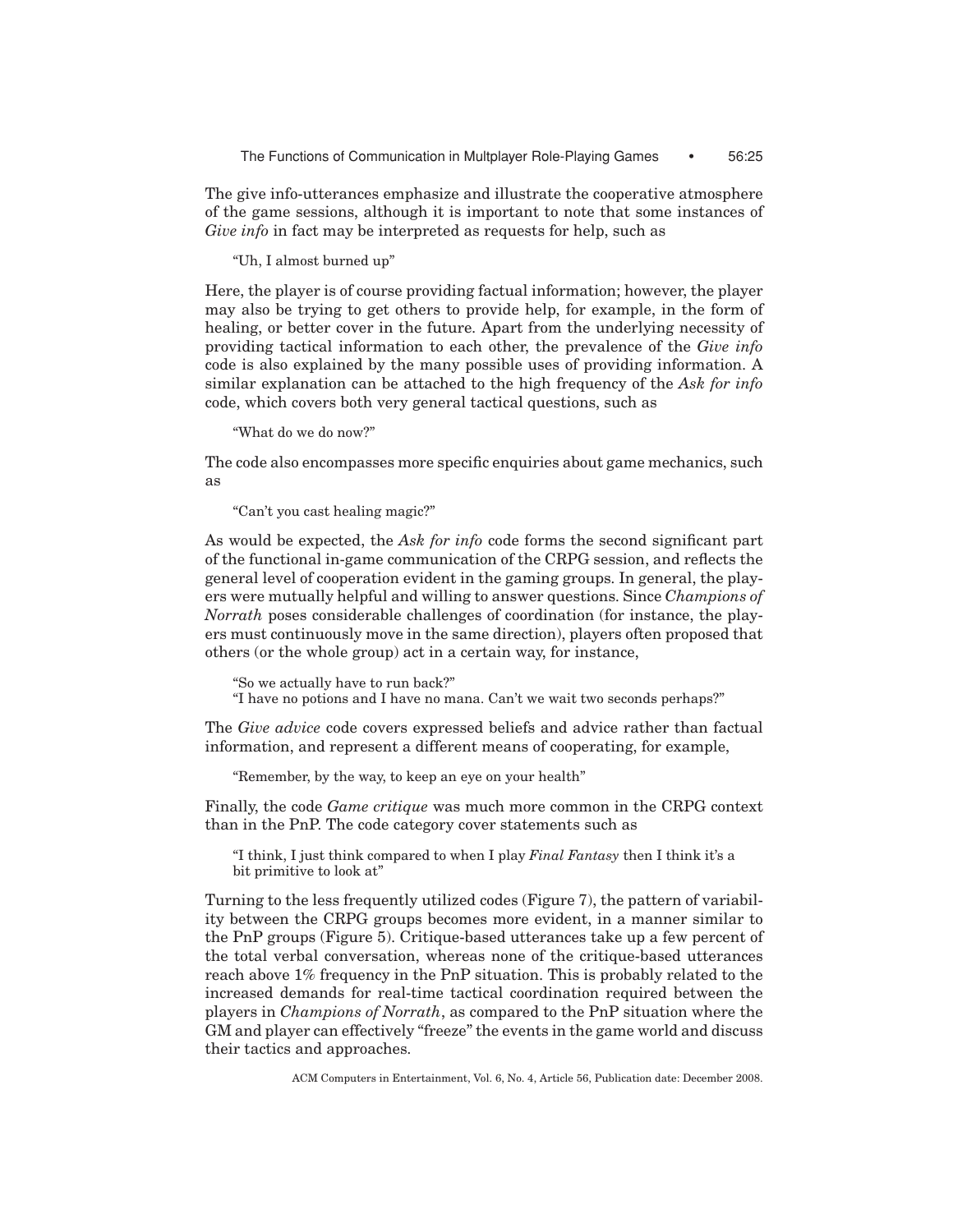#### 56:26 • A. Drachen and J. H. Smith



Fig. 8. Details of information requests in the PnP sessions.

Comparing the two formats, the most striking difference that does not appear directly related to the game format, is the substantial difference in the utterances coded as *Social communication* (Section 4.2.4). This category covers utterances that do not carry direct in-game functionality, and were much more common in the PnP context as compared to the rare examples in the CRPG. The explanation for this variation is probably related to the game format. PnPs are based on direct player interaction in-character, while the CRPG investigated for this study largely eliminated character-to-character communication. PnP players will therefore not only converse to a higher degree in-character, but this also carries the inherent encouragement to have informal chats as well. Possibly, this is a method for players to immerse themselves in their characters and gather information about the other characters.

6.1.1 *Information Requests in PnPs.* As noted above, requests for information comprise about 15% of the communication in the PnP sessions. Furthermore, one of the most common codes was *Environment-World description* (Figure 5), which was especially utilized by the GMs. When breaking down the game participants' information requests, it becomes even clearer why the environment descriptions are so common, as around 50% of the total amount of information requests focus on the game-world state (Figure 8). Similarly, the relatively high frequency of the Other character actions/knowledge would appear to fit with the high frequency of the Character Action Description content code (Figure 5).

## 6.2 Role-Playing

The "role-playing game" label is used liberally in the game industry. In the context of this study, it was desired to examine the degree of role-playing in the two formats, to determine whether CRPG players freed of the need to talk about rules and mechanics would dedicate themselves to role-playing. As shown in the following, this turned out not to be the case (Figures 9 and 10). Two separate measures were used: The in-character/out-of-character ratio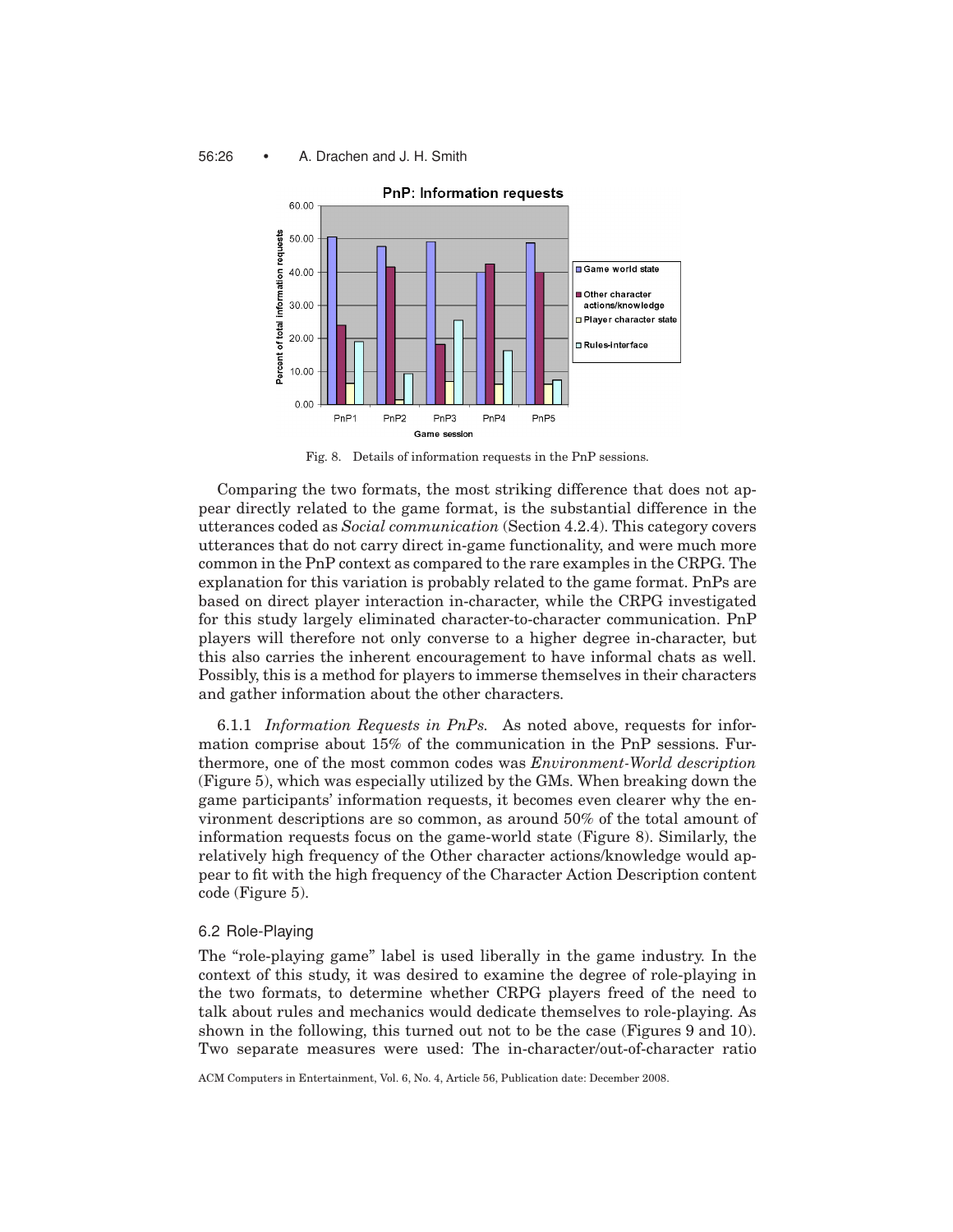

The Functions of Communication in Multplayer Role-Playing Games • 56:27

Fig. 9. Ratio of in-character to out-of-character communication in the two formats.



Fig. 10. The use of dramatic additions to the verbal language in the two game formats.

(whether players enact their characters) and the use of dramatic language.

6.2.1 *In-Character versus Out-of-Character Communication*. The ratio of character-based communication varied substantially between the two game formats (Figure 9). While there is a degree of variability in the results, the players in the PnP sessions communicated more in-character than the CRPG players.

Communication in-character also indicates a larger inclination to enact these characters. This could be interpreted as greater identification in the dramatic sense; but it could also be caused by more time spent with the character or with greater character depth—the PnP characters featured developer personalities, background histories, and similar information that could possibly facilitate roleplaying more than the relatively cliched CRPG characters do.

As many utterances can be interpreted as both in-character and out-ofcharacter, a coding choice was made to place ambiguous cases in the incharacter category. This was mostly a problem in the CRPG sessions, while the variation in IC and OOC communication is clearer in the PnP context. This has likely over-emphasized the frequency of IC communication in the CRPG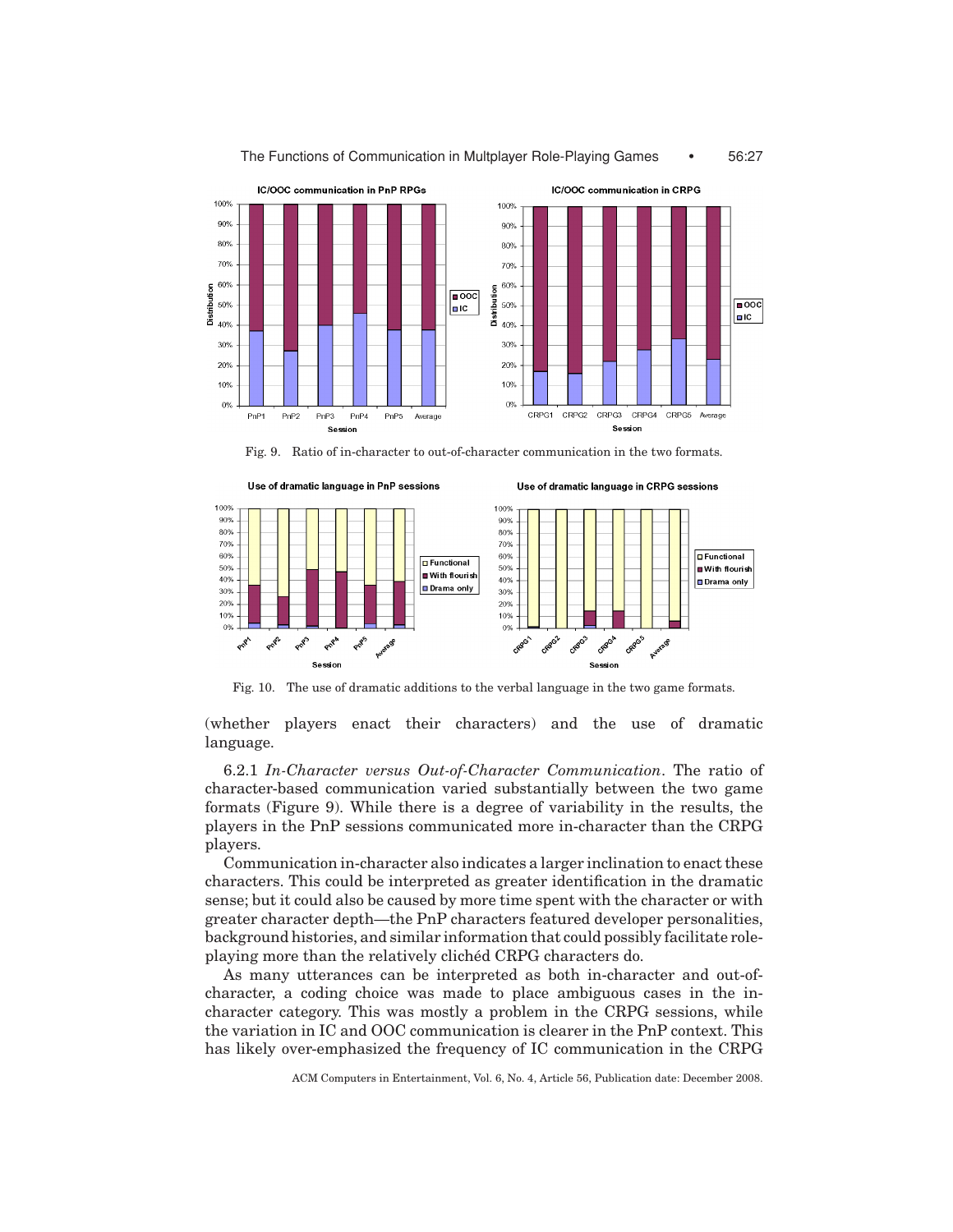#### 56:28 • A. Drachen and J. H. Smith

sessions (Figure 9). For example, the following two utterances from the CRPG sessions could be coded as IC or OOC, and which was not always clear from the transcript context:

"Let's get out and kill something"

"How about we try to run in the other direction?"

In-character communications in the PnP sessions were utilized to communicate strategies and debate information and clues, as well as provide information to the other players about the state of one's character, as in this example in which a character has been shot:

"No. Oh, it really hurts. Believe me boys, it really hurts. Perhaps we can ... "

Or similarly (an unfortunate character was asked to look agonized in front of a cameraman):

"Oh, the agony, the agony. The things we go through for our war. Owww ... "

Irrespective of the explanation for the variance in IC and OOC communication, the PnP players in the current study displayed a higher tendency to role-play or enact their characters than their CRPG counterparts did.

6.2.1 *The Use of Dramatic Language.* A second indicator of role-playing is the degree to which players seek to enhance the dramatic atmosphere. This is done by making utterances that are either purely dramatically motivated and have no game-functional function apart from adding drama and visualization (e.g., "I stuff my pipe with tobacco and stare ponderously towards the ocean"), are dramatically embellished (e.g., "As I draw my sword, it glitters blindingly in the sunlight"), as opposed to utterances that are purely functional (e.g., "I draw my sword and charge the orc. I hit him for five points of damage").

Similar to the variation in IC vs. OOC communication, PnP players appear to be more inclined to utilize dramatic additions to their verbal language than their CRPG counterparts (Figure 10). Two CRPG groups (CRPG $_2$  and CRPG $_5$ , Figure 10), did not use communication that was not purely functional.

In summary, the PnP players were more inclined to speak in-character and to use dramatic language than the CRPG players.

## 6.3 Communication Direction

Figure illustrates communicative balance, that is, whether players have a similar number of utterances directed at them. First of all, most utterances (around 50% in the PnP sessions and around 60% in the CRPG sessions) are directed at the group as a whole.

The numbers indicate that the distribution of communication in the two game setups is generally flat. It is the exception rather than the rule  $(\text{PnP}_4)$ ,  $CRPG<sub>4</sub>$ , Figure 11) that a player is the recipient of a substantially higher number of utterances than any other. The exception is the game master in the PnP situation, who in four out of five cases receives approximately twice as many utterances as the average for the players. A higher amount of communication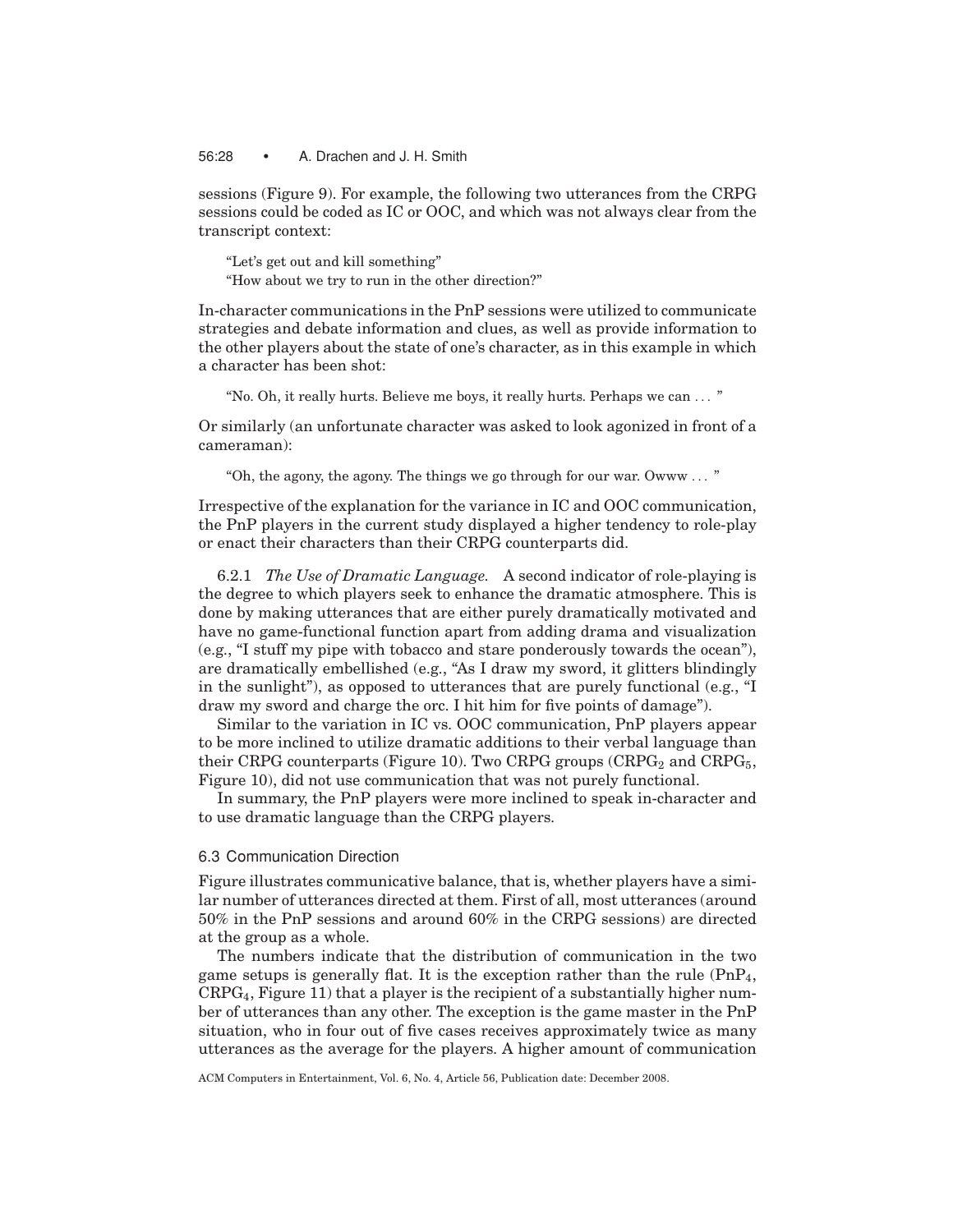



Fig. 11. Direction of verbal utterances in the two game formats. Note that  $CRPG<sub>5</sub>$  had four players as the only one of the CRPG sessions, hence the zero-values for sessions 1 to 4.



Fig. 12. Frequency of utterance lengths in the PnP game sessions.

directed at the game master would be expected, given the game management nature of this participant.

#### 6.4 Communication Intensity

Additional differences between communications in the two game formats can be pinpointed by analyzing the frequency of distribution and general communication intensity.

On the whole, the two formats show many similarities in this regard (Figures 12 and 13), although there is a tendency for the PnP players to use more long sentences (the curve descends less rapidly). Also, the most popular utterance length for PnP players is the one- word type, whereas CRPG players prefer two words. Finally, both curves initially fall, but increase again around five words per sentence (PnP) and seven words per sentence (CRPG). The greater variation apparent in the CRPG data may be related to the total size of the CRPG dataset being smaller than the PnP one.

Breaking this data down by the three scenes (Figure 14), shows a noteworthy difference between the two formats: Narrative content does not matter for the length of utterance of the PnP players, but does influence the CRPG players.

In particular, Scene 3 (a potentially lethal fight against a boss monster) inspires many long utterances. This pattern could be related to the need for players to coordinate their actions, in the first seriously threatening situation

ACM Computers in Entertainment, Vol. 6, No. 4, Article 56, Publication date: December 2008.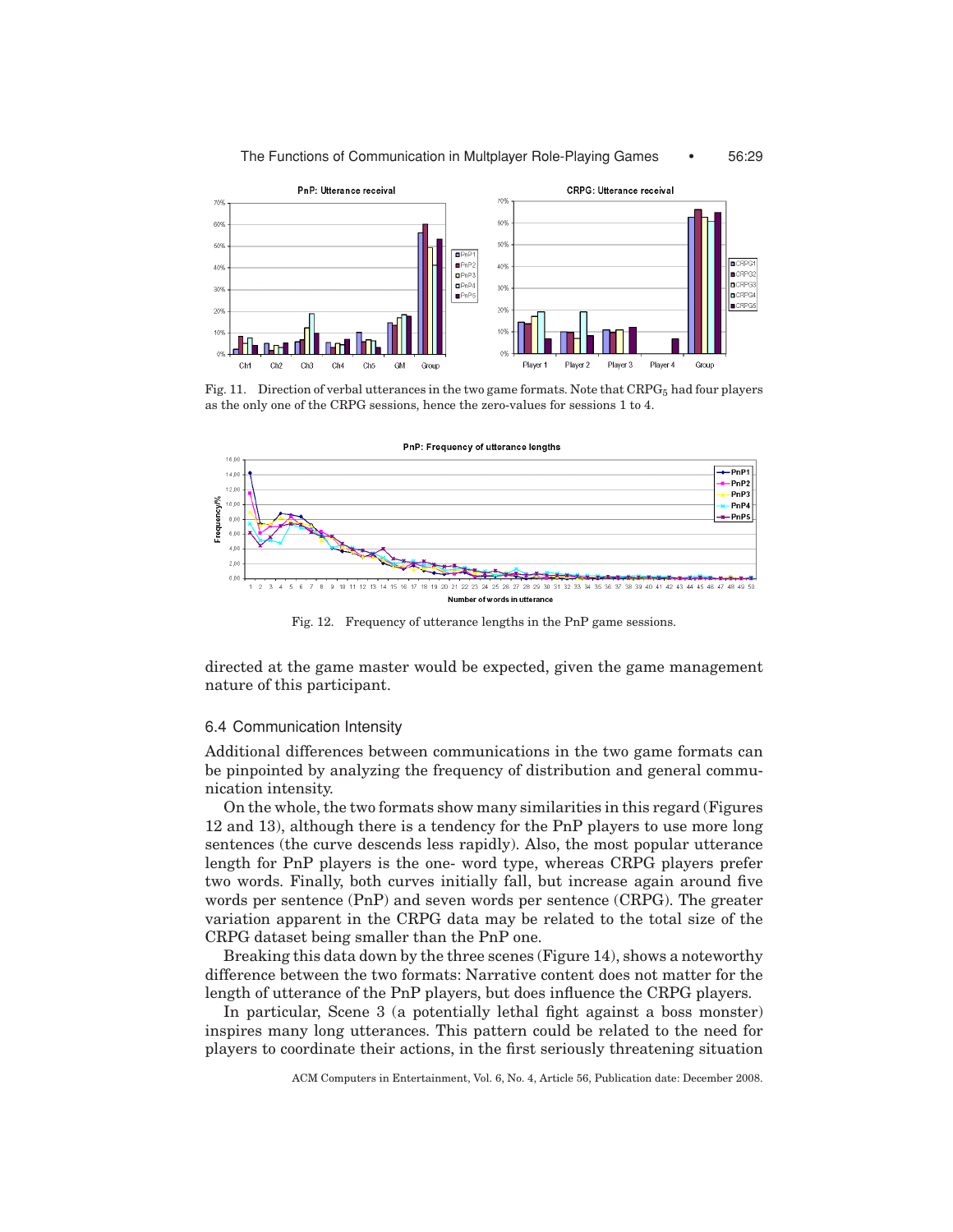#### 56:30 • A. Drachen and J. H. Smith







Fig. 14. Utterance length frequency variations by scene.

that they encounter during the game sessions. An example of such an utterance (26 words in the original) follows:

"I think we just have to, if we keep running back and err ... shoot. How did you heal yourself?"

In contrast, the communication frequency pattern for the three scenes in the PnP games is generally homogenous (Figure 14).

The difference between the apparent effect of the active game content or situation and player communication in the PnP and CRPG contexts respectively is further emphasized when considering the communication intensity. The sum of spoken words per minute (wpm) varies between 107.23 to 219.33 in the CRPG context, but only between 151.13 and 198.63 in the PnP games. There is almost twice as much variation in the overall communication intensity in the digital RPG. Considering wpm as a function of the specific scene, a similar pattern is observed: PnP varies between 151.13-225.05 wpm, while CRPG varies between 81.19 to 339.0 wpm.

While the pattern for the PnP sessions is one of minor variations between the different player groups, and a constant flow of communication with no apparent relationship to the narrative content of the active scene, the average wpm for the CRPG sessions varies substantially across the three scenes: 220.39 for scene 1; 158.67 for scene 2; and 115.31 for scene 3 (Figure 15).

While the pattern of variance in the wpm counts as a function of the active scene is not identical across all five player groups, there is a clear tendency for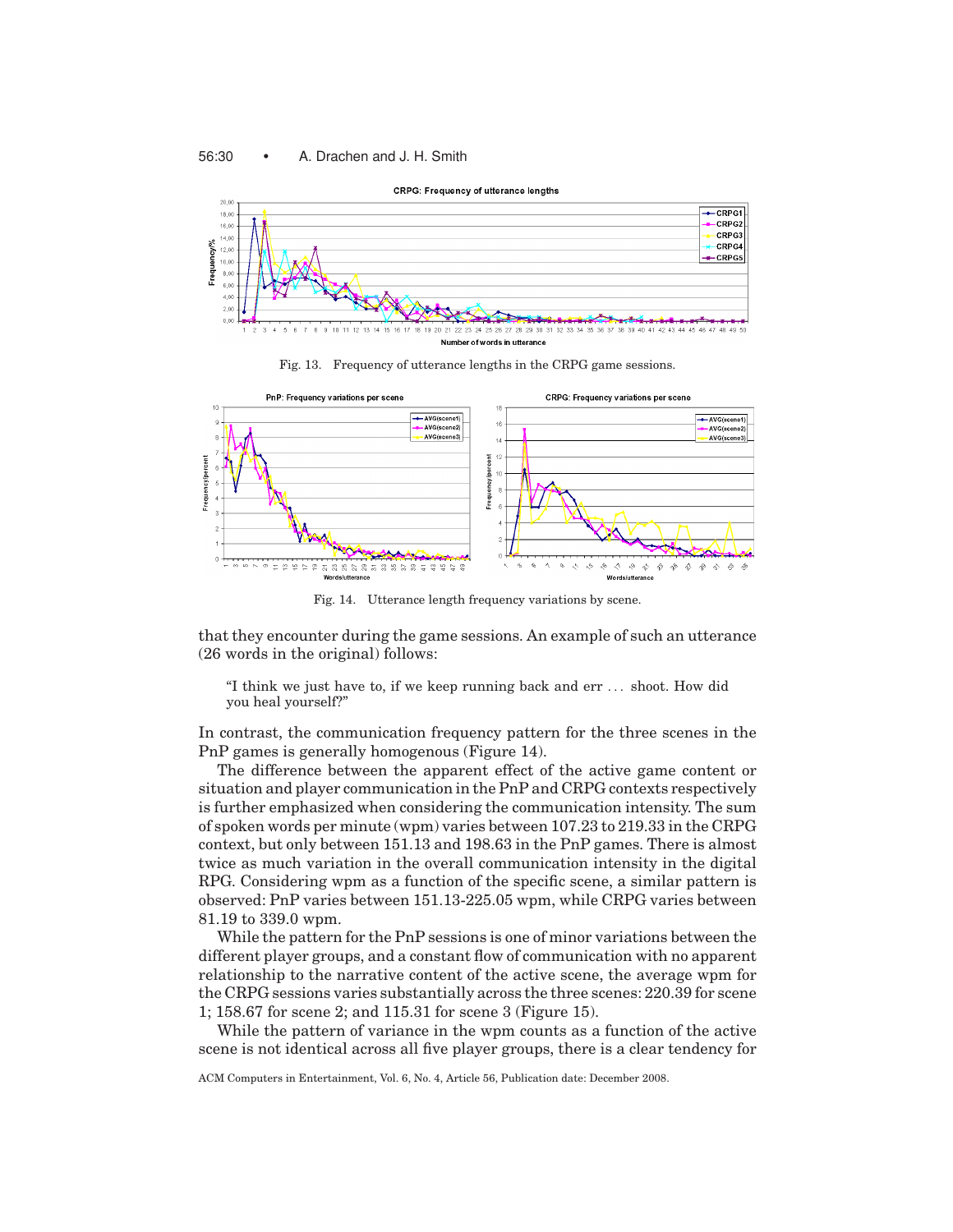

Fig. 15. Words per minute in CRPG by game content (scene).



Fig. 16. Average length of verbal communication in the PnP and CRPG sessions; averages provided in number of characters and number of words per utterance.

the players to speak most during the shopping scene (scene 1) and least during the lethal combat scene while battling the orc overlord and his pets (scene 3). That no such pattern emerges in the PnP data is, perhaps, not surprising: since all events there take place through speech, there is no immediately obvious reason to expect that one type of narrative content should stand out in this regard. Meanwhile, in the CRPG, players are especially unburdened cognitively and under no time pressure during the shopping sequence, whereas the lethal combat scene requires intense concentration to merely stay alive (for most groups).

6.4.1 *Descriptive Statistics.* To add further substance to the results outlined above, a series of descriptive statistical indicators were calculated for the ten game sessions (Tables IV, V, and Figure 16). The data indicate—perhaps surprisingly—that the CRPG players on average utilized longer words than the PnP players: 82.75 characters per utterance on average for the CRPG sessions, as compared to 50.47 for the PnPs, with comparable average utterance lengths in number of words. As indicated by the frequency diagrams, the maximum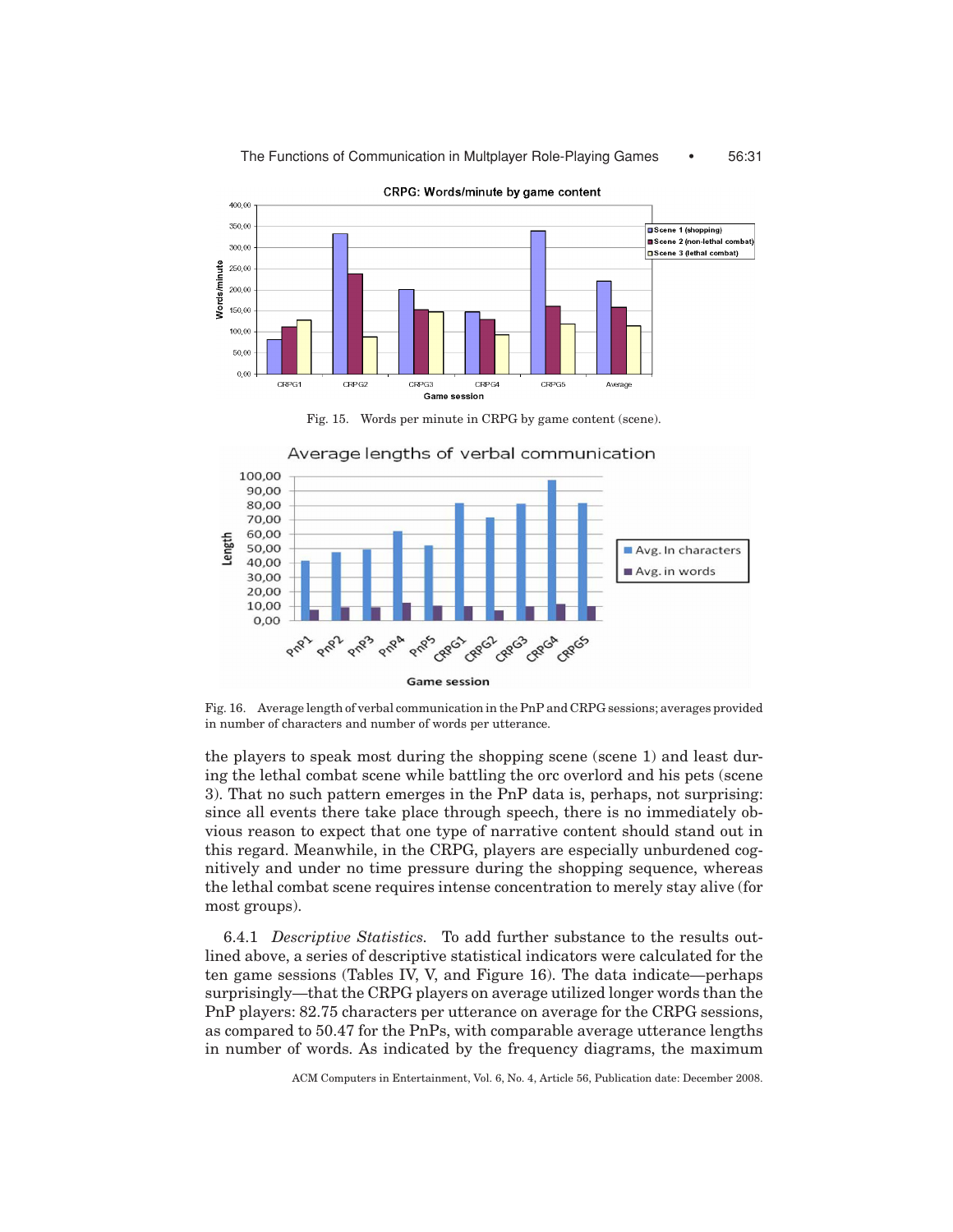#### 56:32 • A. Drachen and J. H. Smith

| In characters     |       |       |                   |      |              |              |                |       |       |       |
|-------------------|-------|-------|-------------------|------|--------------|--------------|----------------|-------|-------|-------|
| Average           | 41.59 | 47.77 | 49.54 62.09 52.52 |      |              | 81.61        | 71.69          | 81.16 | 97.75 | 81.54 |
| utterance length  |       |       |                   |      |              |              |                |       |       |       |
| Word              | 5.31  | 5.15  | 5.01              | 4.93 | 4.98         | 8.11         | 11.7           | 8.17  | 8.4   | 8.12  |
| length/characters |       |       |                   |      |              |              |                |       |       |       |
| Min length        | 3     |       | $\overline{2}$    |      | $\mathbf{2}$ | 9            | 9              | 11    | 9     | 9     |
| Max length        | 343   | 940   | 243               | 684  | 319          | 345          | 387            | 431   | 373   | 499   |
|                   |       |       |                   |      | In words     |              |                |       |       |       |
| Average           | 7.83  | 9.27  | 9.54              |      | 12.60 10.55  | 10.07        | 7.4            | 9.94  | 11.56 | 10.05 |
| utterance length  |       |       |                   |      |              |              |                |       |       |       |
| Min length        |       |       |                   |      |              | $\mathbf{2}$ | $\overline{2}$ | 3     | 3     | 3     |
| Max length        | 63    | 174   | 52                | 133  | 61           | 32           | 43             | 42    | 40    | 54    |
|                   |       |       |                   |      |              |              |                |       |       |       |

Table IV. Descriptive Statistics for Utterances for PnP and CRPG Sessions

Experiment  $\text{PnP}_1 \text{PnP}_2 \text{PnP}_3 \text{PnP}_4 \text{PnP}_5 \text{CRPG}_1 \text{CRPG}_2 \text{CRPG}_3 \text{CRPG}_4 \text{CRPG}_5$ 

 $STDEV = standard deviation$ ;  $CRPG = computer role-playing game$ ;  $RPG = role-playing game$ 

Table V. General Utterance Statistics for the PnP and CRPG Sessions

|             | In characters   |                 |     |     | In words        |                |     |     |
|-------------|-----------------|-----------------|-----|-----|-----------------|----------------|-----|-----|
|             | Avg.<br>length/ | Avg.<br>chars./ |     |     | Avg.<br>length/ | Avg.<br>words/ |     |     |
|             | chars.          | minute          | Min | Max | words           | minute         | Min | Max |
| PnP         | 50.47           | 894.44          |     | 940 | 10.16           | 175.99         |     | 174 |
| <b>CRPG</b> | 82.75           | 1314.35         |     | 499 | 9.80            | 164.79         |     | 54  |

 $CRPG = computer role-playing game; RPG = role-playing game$ 

sentence lengths were substantially higher for the PnP games, both in terms of numbers of characters and words. Standard deviations in the length of utterances are also highest for this format, with the difference being readily apparent in word length (Table V).

## 7. CONCLUSIONS AND DISCUSSION

This study has examined the varied and complex functions of language in multiplayer gaming. Key results are summarized here, and their possible implications for game research and design are discussed.

Closely studying communication form and content in games by means of empirical research enables the definition of general and specific tendencies and patterns in the communication between players. Furthermore, studying two different formats—a pen-and-paper role-playing game and a computer roleplaying game—permits the investigation and understanding of how the game medium (or format) affects the communication and behavior of the participating players.

As outlined above, the speech rate of the participating CRPG players (from 107 to 219 WPM) and PnP players (151 to 199 WPM) is somewhat lower than normal conversation, which takes from 190 to 230 words per minute [Tauroza and Allison 1990]. However, considering the cognitive challenge of playing multiplayer games in any game format, notably PnPs that mainly takes place in the imagination of the players, these numbers are not surprising, and serve to emphasize the importance that language plays in these games.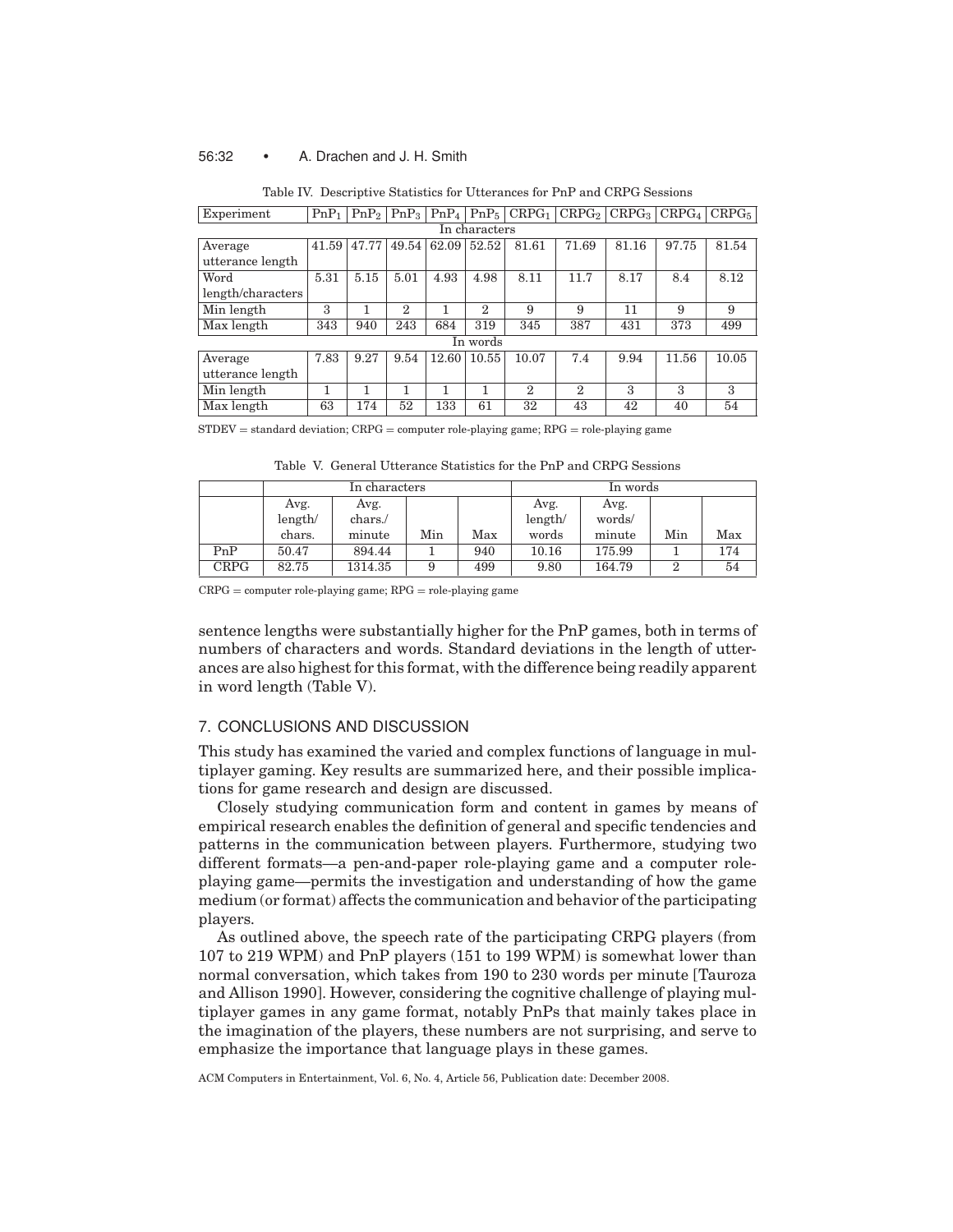For both game formats, the players were generally engaged in a conversation with all group members. Overwhelmingly, utterances were directed at the entire group, reflecting that the multiplayer games in question produced collaborate interaction in which players were able to, within short time spans, work together to achieve their goals.

Turning to a comparison between the two formats, the differences between the PnP and CRPG are unsurprising in that they appear to relate to the consequences of PnP games using language as the primary medium of interaction while CRPGs do not *need* language in the same way: PnP players uttered a large number of descriptions while the CRPG players were collectively working out how the game operated by requesting and providing information.

More thought-provoking is the large difference between the formats as regards verbal aspects of role-playing: the CRPG players seemed to care far less than their PnP counterparts about contributing to the drama by enacting their player characters. In the CRPG sessions, in-character utterances were less frequent and, strikingly, very few utterances were dramatically embellished in any way. In other words, the CRPG players delegated language to a much more directly functionalistic and tactical role than was observed during PnP play.

Finally, speech intensity only varied as a function of the content or events of the specific game scene for the CRPG players, who communicated most intensely during a peaceful shopping scene and least during a potentially lethal combat scene. This finding shows how, for CRPG players, low speech intensity is not necessarily linked to dull game moments (although boredom might well also lead to moments of relative silence). Quite the contrary: players spoke least when struggling to stay alive. This shows that communicative patterns *are* related to game content (and thus, in future studies, may be studied as symptoms of excitement and boredom); however, it also shows that we must refrain from simplistic notions about how communication and player experience are connected.

All these results provide empirical insights into the under-explored functions of language during video gameplay. But what, from a larger perspective, are their implications?

In terms of game *studies*, the present study illustrates how cross-game or cross-platform communication analyses can be carried out and how empirical research at minute levels of player interaction can highlight differences in player experience. Traditional genre labels such as "role-playing games" based on content or particular mechanics may well obscure major differences of actual *play*. This is an argument in favor of increased attention to players and the relationship between their behavior and aspects of game design. As to implications for video game *design*, it is readily observed that CRPGs—at least of the form investigated here—may not inspire much role-playing from their players, and thus possibly not much immersion in their fictional characters. This means that developers alone carry the entire burden of providing a dramatically compelling experience (whereas PnP scenario writers can concentrate on much more high-level narrative issues without worrying about minute details). Assuming that narrative-based games thrive on dramatic atmosphere, multiplayer offline CRPGs may be failing to engage players beyond the excitement of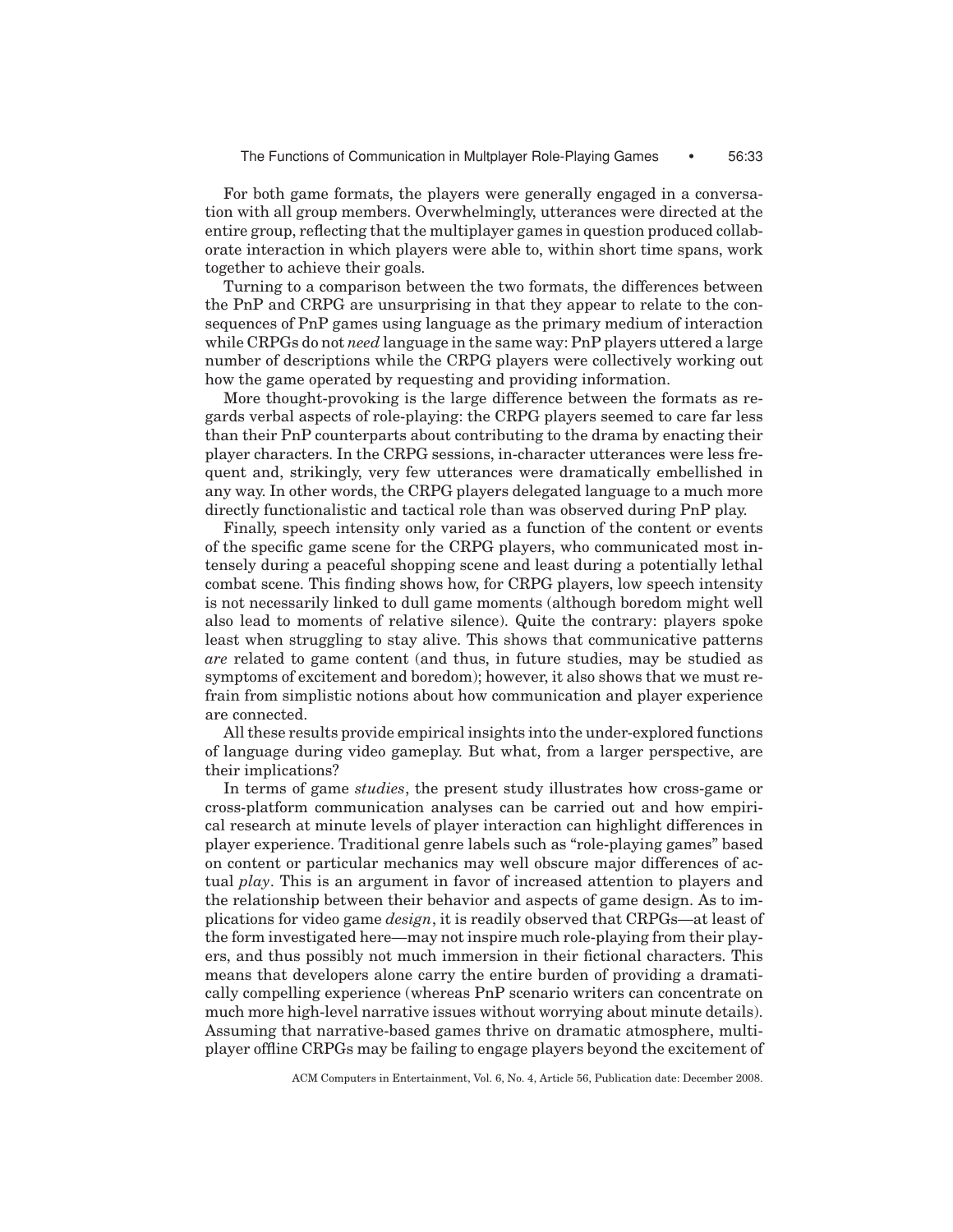#### 56:34 • A. Drachen and J. H. Smith

a completing series of goals. The present study has not documented any single remedy; however, taking lessons from PnP, more complex character development (or perhaps even premade characters) may well be the key to pleasurable identification (for further discussion see, e.g., Sheldon [2004]; Tychsen et al. [2006]; and Smith [2007]). Also, the clear reliance on language to coordinate and to share information may be a cue to designers of online CRPGs to prioritize communication features (possibly the aspect of this genre's design that has seen the least development over the years). The events on the screen should not be mistaken for the game itself, or at least not for the game that players prefer; communication *around* and *about* the game may be as important to the player experience.

In summary, the present study has provided a methodological and empirical foundation for further work while generating design suggestions that are at least plausible hypotheses. Future work on player communication in multiplayer games could aim at linking communicative patterns to the player experience more directly by gauging (whether by objective or subjective measures) at which points the players are most immersed or entertained and how this relates to their behavior. It would thus be possible to arrive at approximate measures for that vague concept which, after all, any entertainment-oriented game designer strives for: Fun. Furthermore, it is suggested that such studies build on—or at least consider—the coding system provided in this article in order for game studies to mature by building on previous results and approaches. Thus, it is hoped that future work inspired by this study may further bridge the gap between the study of games themselves and the study of player behavior, as well as the gap between game studies and game development.

#### ACKNOWLEDGMENTS

The authors are grateful for numerous discussions with and feedback from Michael Hitchens, Department of Computing, Macquarie University, who supervised the Ph.D. project of A. Drachen, and supported the Australian part of the experimental work. Susana Tosca, IT University, Copenhagen, kindly permitted use of the PnP game data collected by her and A. Drachen in 2003. A special thanks to the players and GMs who participated in the game sessions in Denmark and Australia and tirelessly answered every question thrown at them by the authors. Further thanks to the Macquarie ICT Innovations Center for providing facilities and equipment for the RPG experiments of A. Drachen.

#### REFERENCES

AKIN, Ö. 1986. Psychology of Architectural Design. Pion, London.

AUSTIN, J. L. 1975. *How to Do Things with Words*. Clarendon Press, Oxford, UK.

- AYLETT, R., LOUCHART, S., ET AL. 2006. Unscripted narrative for affectively driven characters. *IEEE Computer Graphics and Applications* 26, 3, 42–52.
- AYLETT, R., LOUCHART, S., TYCHSEN, A., HITCHENS, M. FIGUEIREDO, R. 2008. Managing emergent character-based narrative. In *Proceedings of INTETAIN*.

BARTLE, R. 2003. *Designing Virtual Worlds*. New Riders, Indianapolis, IN.

BJÖRK, S., ET AL. 2001. Pirates! Using the physical world as a game board. In *Proceedings of the Interact Conference.*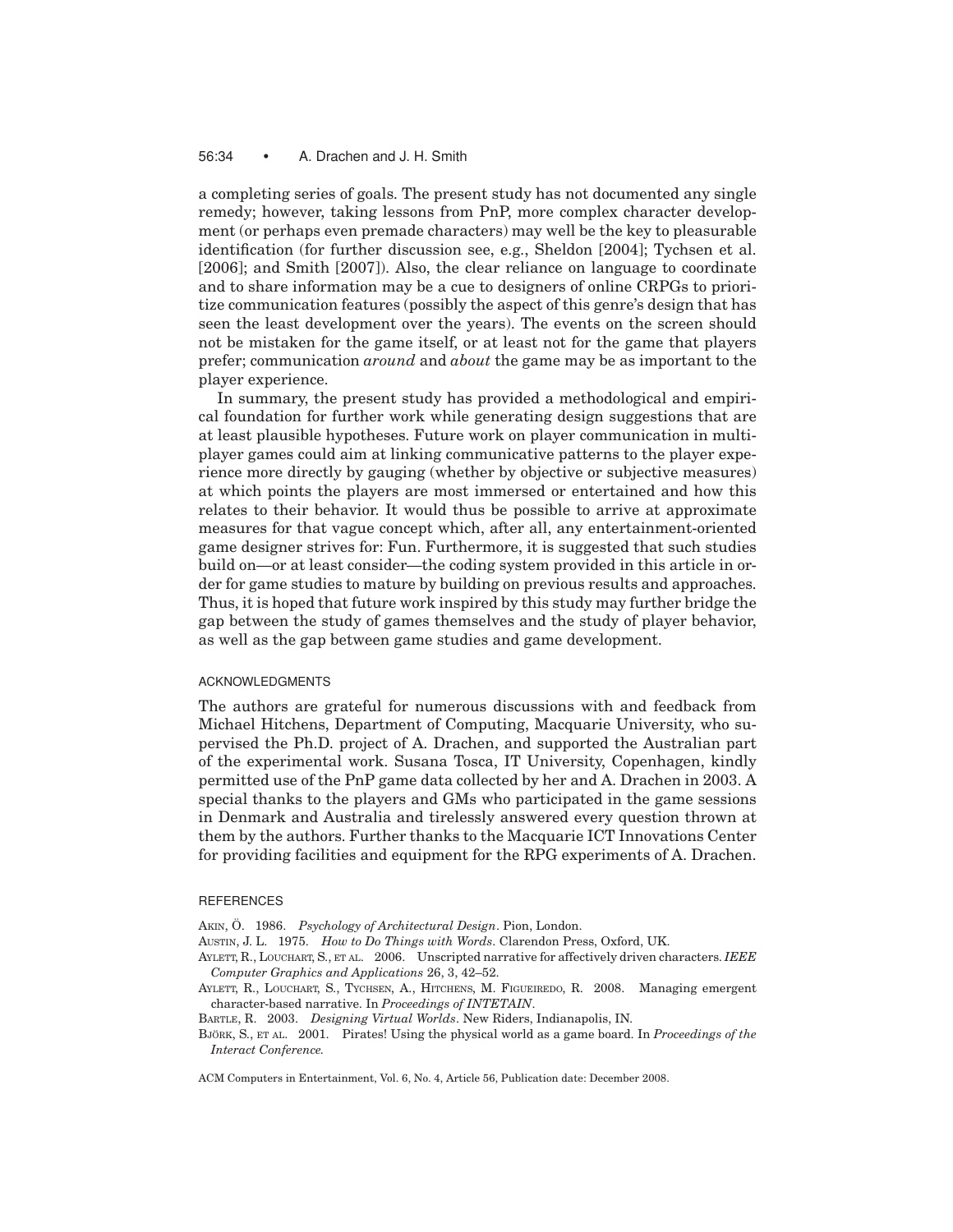- BøCKMAN, P. AND HUTCHISON, R. (EDS.) 2005. Collected papers for Knutepunkt 2005. In *The 9th Annual Nordic Conference on larp*.
- CASTRONOVA, E. 2005. *Synthetic Worlds: The Business and Culture of Online Games*. University of Chicago Press, Chicago, IL.
- CHEN, L., ROSE, R., QIAO, Y., KIMBARA, I., PARRILL, F., WELJI, H., HAN, T. X., TU, J., HUANG, Z., HARPER, M. P. QUEK, F. K. H., XIONG, Y., MCNEILL, D., TUTTLE, R., AND HUANG, T. S. 2005. VACE multimodal meeting corpus. In *Proceedings of Machine Learning for Multimodal Interaction Workshop,* 40– 51.
- CHEN, L., HARPER, M. P., FRANKLIN, A., ROSE, R. T., KIMBARA, I., HUANG, Z., AND QUEK, F. K. H. 2006. A multimodal analysis of floor control in meetings. In *Proceedings of Machine Learning for Multimodal Interaction Workshop,* 36–49.
- COMBS, N. 2004. The intelligence in the MMOG: From scripts to stories to directorial AI. In *Proceedings of Other Players*, IT University of Copenhagen, Denmark.
- CROSS, N., ET AL. 1996. *Analysing Design Activity*. Wiley, New York.
- DARLINGTON, S. 1998. A history of role-playing. In *Places to Go, People to Be.* http://ptgptb.org/0001/history1.html.
- EDWARDS, R. 2001. GNS and other matters of role-playing theory. *The Forge*. http://www.indierpgs.com/articles/1/.
- ELADHARI, M. AND EINDLEY, C. 2004. Story construction and expressive agents in virtual game worlds. In *Proceedings of Other Players*.
- ERICSSON, K. A. AND SIMON, H. A. 1993. *Protocol Analysis: Verbal Reports as Data*. MIT Press, Cambridge, MA.
- FINE, G. A. 2002. *Shared Fantasy: Role-Playing Games as Social Worlds*. University of Chicago Press, Chicago, IL.
- GABRIEL, G. C. AND MAHER, M. L. 2002. Coding and modeling communication in architectural collaborative design. *Automation in Construction* 11, 199–211.
- HALLFORD, N. AND HALLFORD, J. 2001. *Swords & Circuitry: A Designer's Guide to Computer Role Playing Games*. Prima Tech., Roseville, CA,
- HENRY, L. 2003. Group narration: Power, information, and play in role playing games. http://www.darkshire.net/jhkim/rpg/theory/liz-paper-2003/.
- HOLMES, R. M. AND PELLEGRINI, A. D. 2005. Children's social behavior during video game play. In *Handbook of Computer Game Studies*, J. Raessens and J. Goldstein (eds.), MIT Press, Cambridge, MA.
- HUTCHISON, A. 2003. Analyzing the performance of interactive narrative. In *Proceedings of DAC .*
- KIM, J. 2003. Story and narrative paradigms in role-playing games. http://www.darkshire.net/ jhkim/rpg/theory/narrative/paradigms.html.
- KING, B. AND BORLAND, J. 2003. *Dungeons and Dreamers: The Rise of Computer Game Culture from Geek to Chic*. McGraw-Hill, New York.
- LAZZARO, N. 2004. Why we play games: Four keys to more emotion in player experiences. In *Proceedings of the Game Developers Conference.*
- LINDLEY, C. 2004. Trans-reality gaming. In *Proceedings of the Second Annual International Workshop in Computer Game Design and Technology*.
- LINDLEY, C. A. AND ELADHARI, M. 2005. Narrative structure in trans-reality role-playing games: Integrating story construction from live action, table top and computer-based role-playing games. In *Proceedings of the International DiGRA Conference*.
- MACKAY, D. 2001. *The Fantasy Role-Playing Game: A New Performing Art*. McFarland & Co., Jefferson, NC.
- MAHER, M. L. AND SIMOFF, S. 2000. Collaboratively designing within the design. In *Proceedings of the CoDesigning Confernce.*
- MÄKELÄ, E., ET AL. 2005. The process model of role playing. In *Proceedings of Dissecting Larp* -*Knutepunkt Conference*. http://knutepunkt.laiv.org/kp05/.
- MANNINEN, T. 2004. Rich interaction model for game and virtual environment design. Tech. Rep., Dept. of Information Processing Science, University of Oulu.
- MATEAS, M. 2003. Expressive AI: Games and artificial intelligence. In *Proceedings of the International DiGRA Conference.*